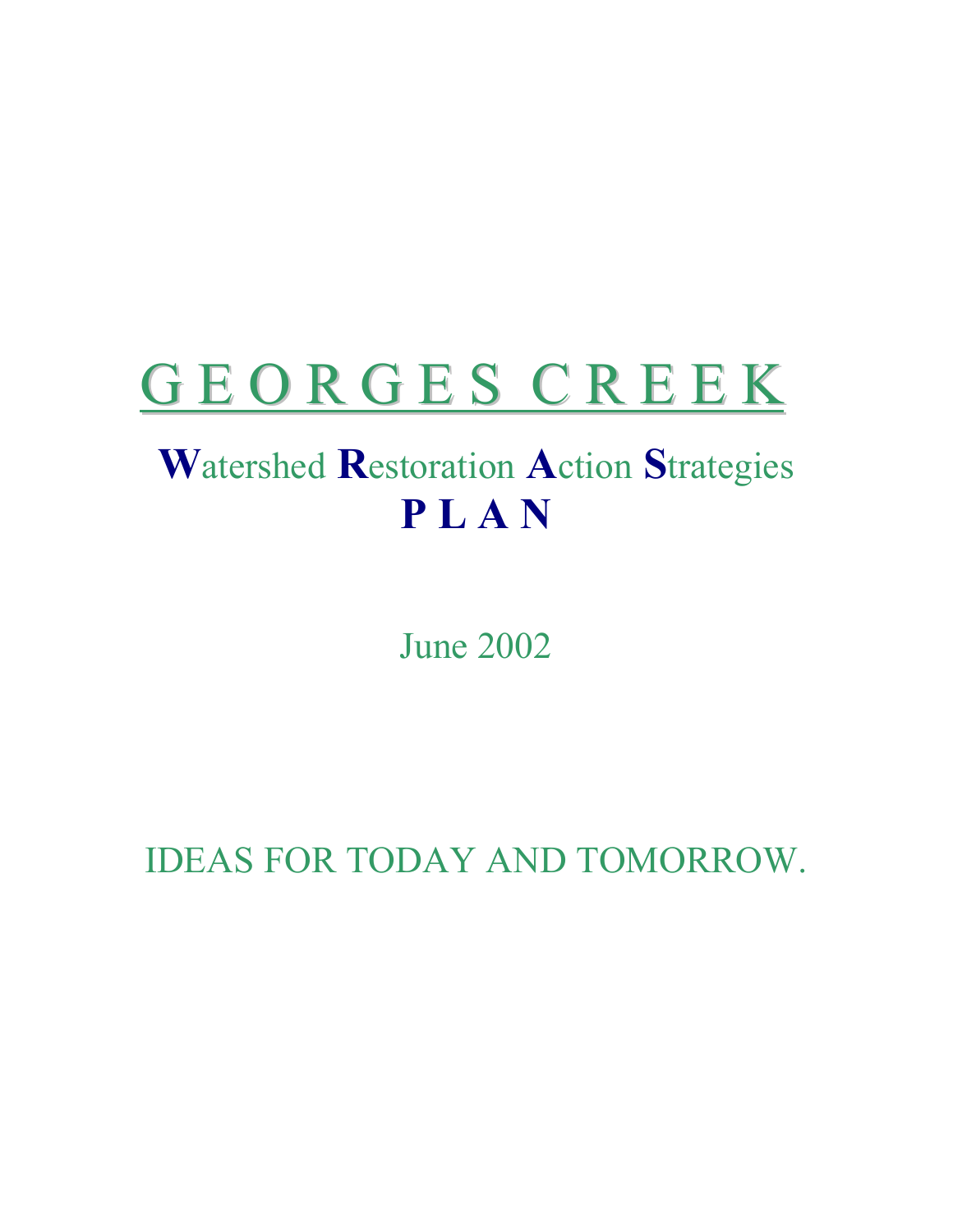# Georges Creek Watershed Restoration Action Strategies Plan

This plan was developed through a cooperative effort of federal, state, and local agencies, non-profit organizations, and the citizens of the Georges Creek Watershed. This project has been funded in part by a Section 319 Clean Water Act Grant from the U. S. EP A. Although, the EP A funds this Program, the contents of this report do not necessarily reflect the opinion or position of the EPA.



Special thanks are extended to the members of the Georges Creek Watershed Association who donated their time and ideas to this planning effort.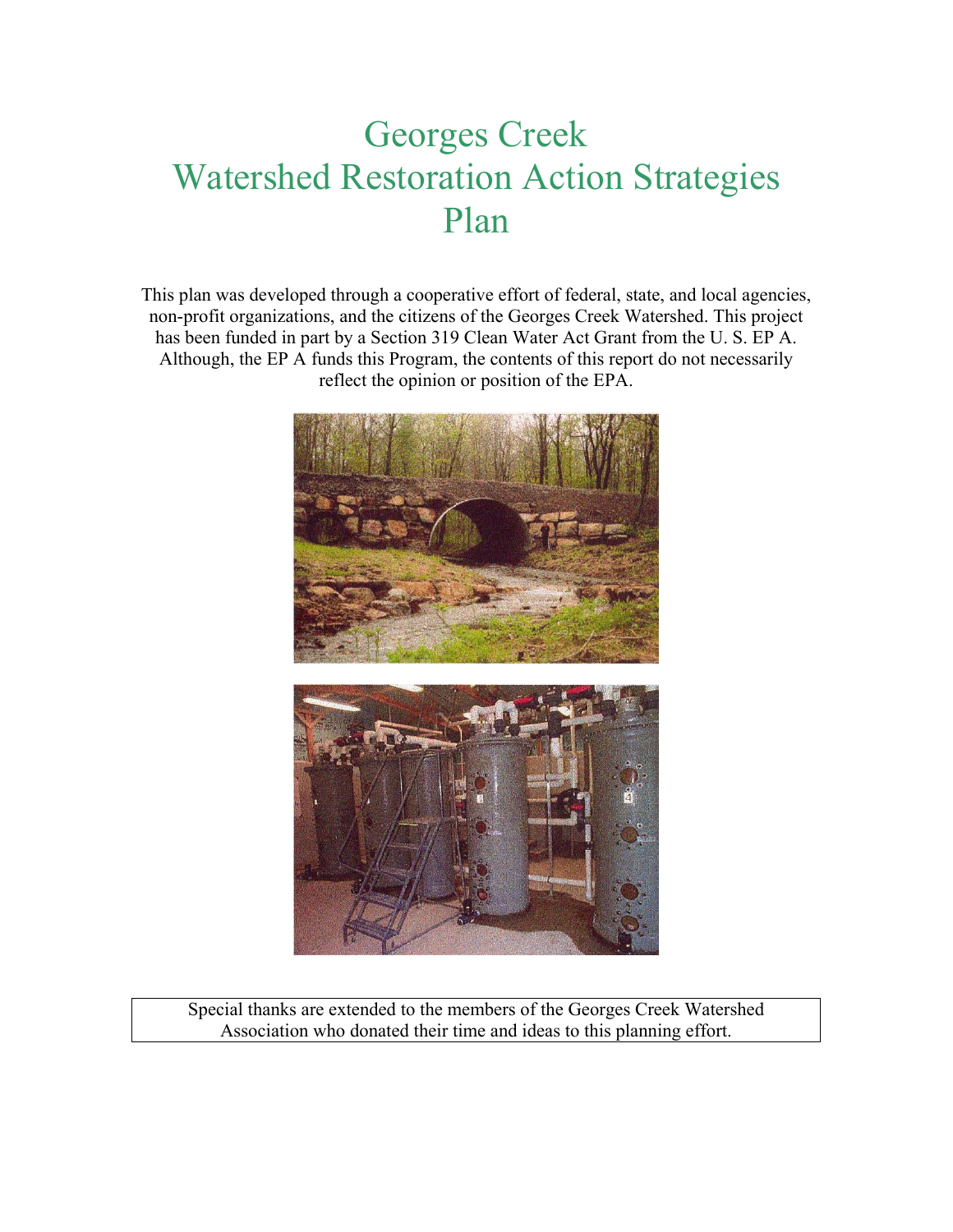# **Abstract**

 The Georges Creek Watershed Restoration Action Strategies Plan has been developed by a steering committee comprised of representatives from both the public and private sector. This plan is intended to serve local decision-makers as a guide to planning, developing, and implementing comprehensive meaningful restoration projects that are a part of a larger watershed-wide approach. Listed within this plan are twelve problem categories divided into two large groups; water quality, and water quantity. Each problem category contains a brief problem description, associated data, and action examples. In the last section of this plan *"What Steps Do We Take To Get There?"* the Action Plan can be found. This Action Plan details next step items for the community to engage in. This section of the plan provided action items that the community can engage in making their vision of the Georges Creek Watershed a reality.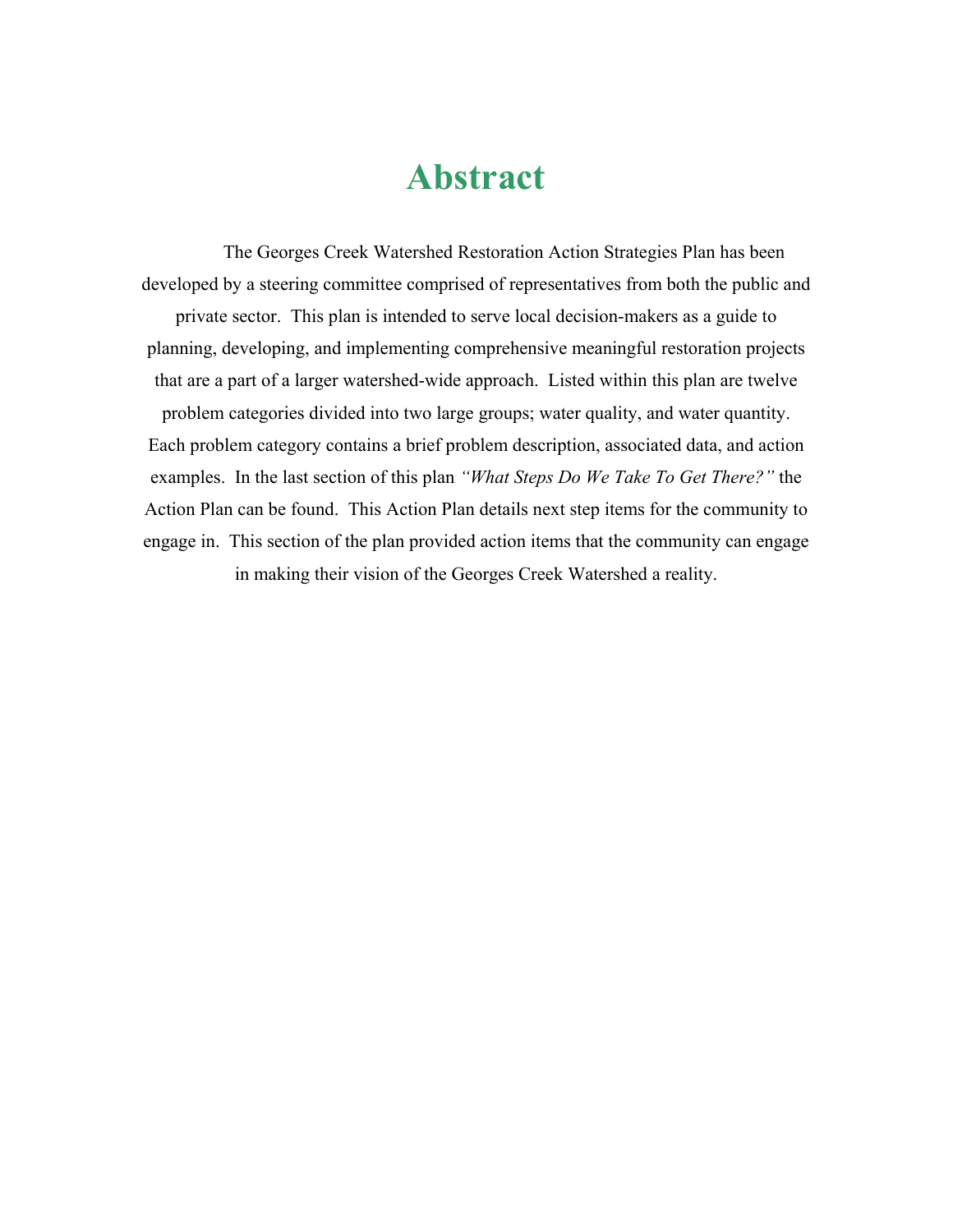#### GEORGES CREEK WATERSHED RESTORATION ACTION STRATEGIES PLAN

# **Table of Contents**

# **Where do we want to go?**

# Where are we now?

| <b>WATER QUANTITY</b> |  |
|-----------------------|--|
|                       |  |
|                       |  |
| <b>WATER QUALITY</b>  |  |
|                       |  |
|                       |  |
|                       |  |
| <b>HABITAT</b>        |  |
|                       |  |
|                       |  |
|                       |  |
|                       |  |
|                       |  |
|                       |  |
|                       |  |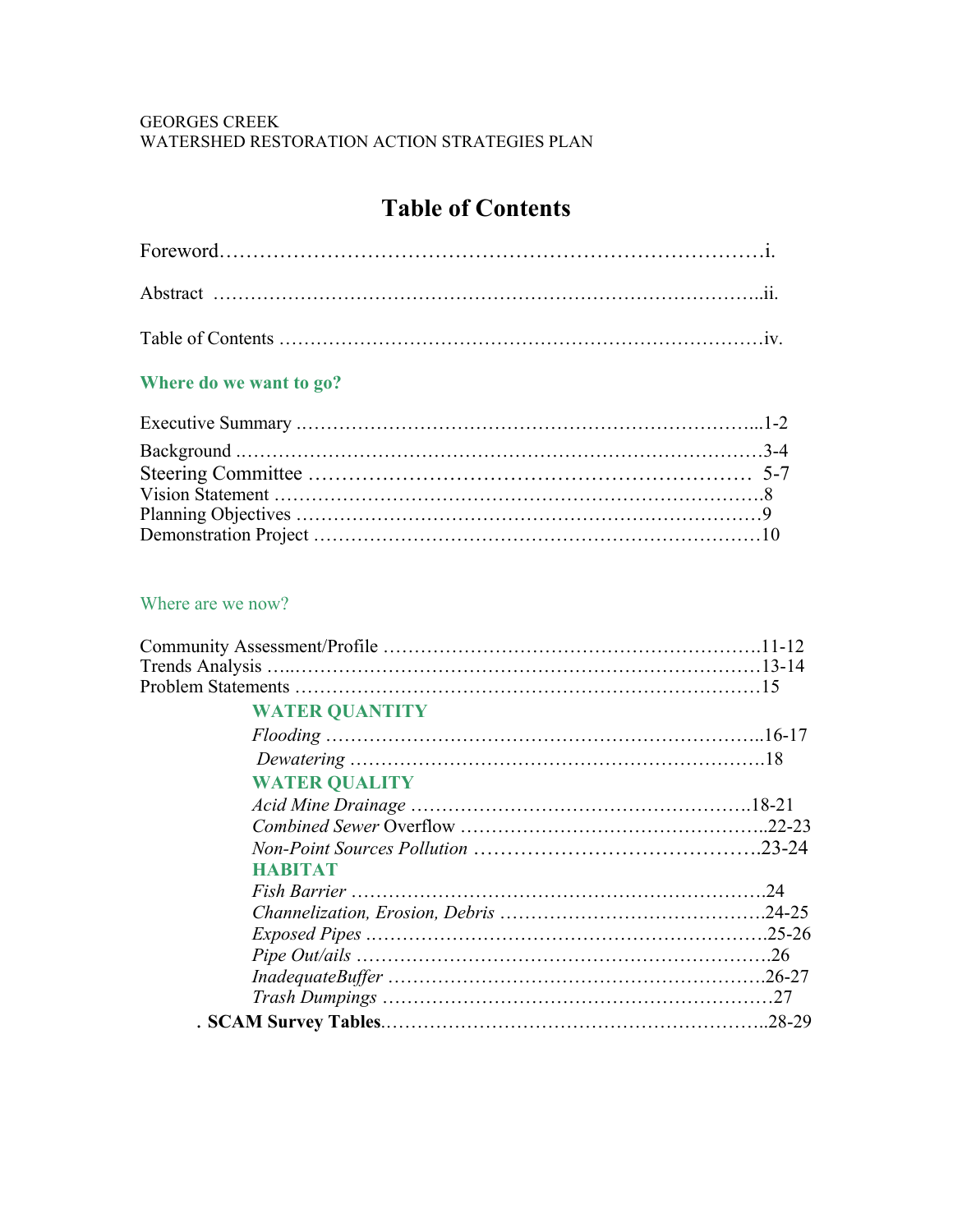#### GEORGES CREEK WATERSHED RESTORATION ACTION STRATEGIES PLAN

# **Table of Contents Con't**

# **What steps do we take to get there?**

| • Demonstration Projects (Upper, Middle, Lower Georges Creek) 32-33 |  |
|---------------------------------------------------------------------|--|
|                                                                     |  |
|                                                                     |  |
|                                                                     |  |

# **List of References**

## **Attachments**

**A. Characterization B. Public Outreach Strategy C. Watershed Survey**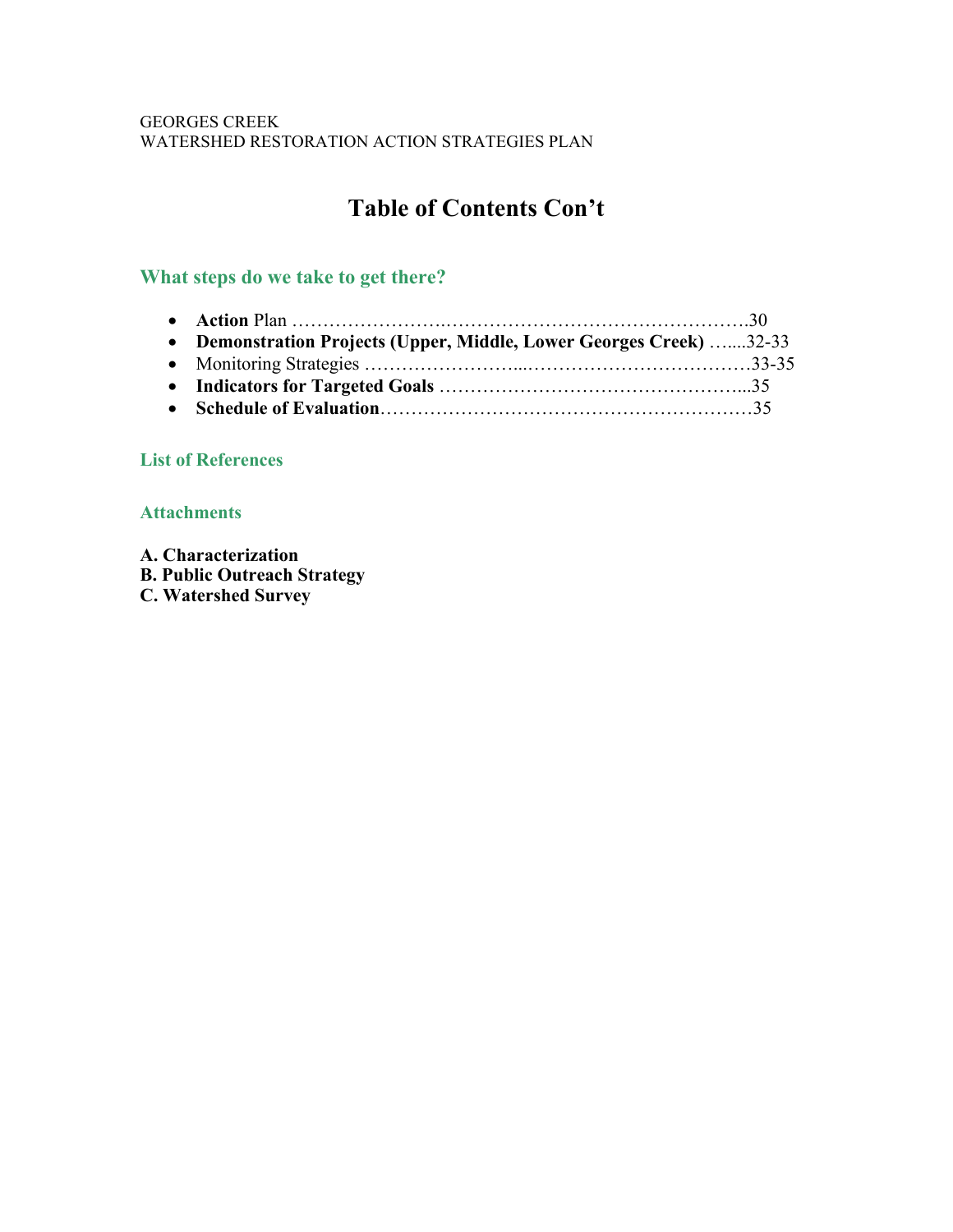# **Where do we want to go?**

#### **EXECUTIVE SUMMARY**

#### **I. THE CHALLENGE**

The Georges Creek valley, located in the rugged Allegheny Mountain coalmining region of Western, Maryland, is rich in both cultural history and natural history. The area is also confronted by two challenging water resource problems that negatively impact the quality of life and economic climate for area residents. Two of the most challenging resource problems are 1) poor water quality due to non-point and point source pollution and 2)destabilized stream channels and stream banks, which are exacerbated by chronic flooding. For the past few decades various public and private entities have undertaken numerous initiatives to address each of these issues independently, and although progress has been made on a site-specific basis, only partial success has been achieved in developing long-term watershed-wide solutions.

The Georges Creek watershed is a Category I and Selected Category 3 Priority Watershed (*Maryland Clean Water Action Plan: Report of Unified Watershed Assessment, Watershed Prioritization and Plans for Restoration Action Strategies, 1998).*  The Georges Creek Basin is seventy square miles in area and contains more than one hundred linear stream miles in the mainstem and tributaries. Located in the western Maryland, the Georges Creek watersheds occupies portions of eastern Garrett County and western Allegany County. Georges Creek has its headwaters in Frostburg, Maryland and flows in a southwest direction into the North Branch of the Potomac River at Westernport.

#### **II. PROJECT HISTORY/BACKGROUND**

 In February of 1999, the PROJECT IMPACT Neff Run Planning Workgroup was organized consisting of federal, state, local, and non-profit entities. The Workgroup used a collaborative planning approach to project development, working closely with public, private, and non-profit entities. The Neff Run Restoration Plan was completed in the spring or 2000, and has served as a template for the Georges Creek WRAS Plan.

The lead agency for this project was the Allegany County Department of Public Works. Numerous partners served on a steering committee and various workgroups. The County, along with its partners, has developed and overseen the various stages of plan completion and implementation.

#### **III. PURPOSE AND BENEFITS**

The purpose of the Georges Creek Watershed Restoration Action Strategies Plan is to outline a multi-objective, community based strategy for protecting and enhancing the resources of the Georges Creek watershed. The Strategies Plan will build on past successes and expand the current knowledge of stream restoration and corridor management options by integrating the technical resources and expertise of various resource management and flood mitigation planning professionals. This type of plan will help the general public and local government set priorities, plan projects, and make sound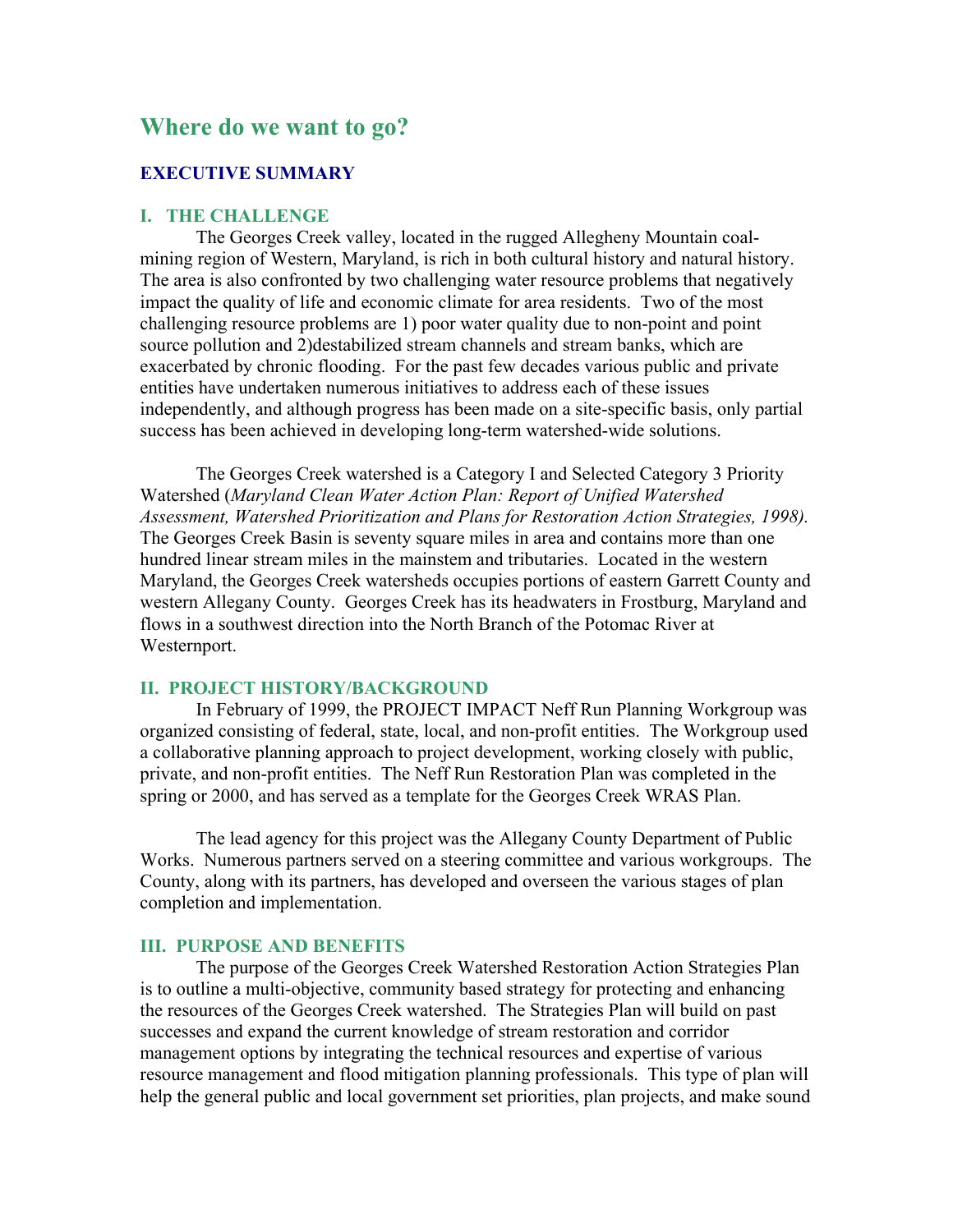decisions regarding the future of the Georges Creek watershed. From the conception through the implementation stage local citizens and interest groups will play a key role in decision-making policy formation ensuring that all who are affected by this plan will benefit.

 The Georges Creek Watershed Restoration Action Strategies Plan will not be a static document, but dynamic in nature. The plan will be a work in progress that will continue to mature and evolve over-time as new information and ideas become available.

#### **IV. PLANNING APPROACH**

 A steering committee comprised of members from both the private and public sectors has overseen development of the Georges Creek Watershed Restoration Action Strategies Plan. From this steering committee, smaller workgroups were formed in order for small groups to work on different aspects of the plan. The workgroups included: mapping, public outreach, monitoring  $\&$  assessment, plan development, and grant  $\&$ special projects.

This plan is based upon data obtained during the Stream Corridor Assessment, which was a general assessment of problems such as water quality, water quantity, and habitat denigration throughout the Georges Creek Watershed, and information obtained from various public meetings. Also, background information and data was obtained from the Georges Creek Characterization produced by the Maryland Department of Natural Resources and written by Ken Shanks, MD DNR.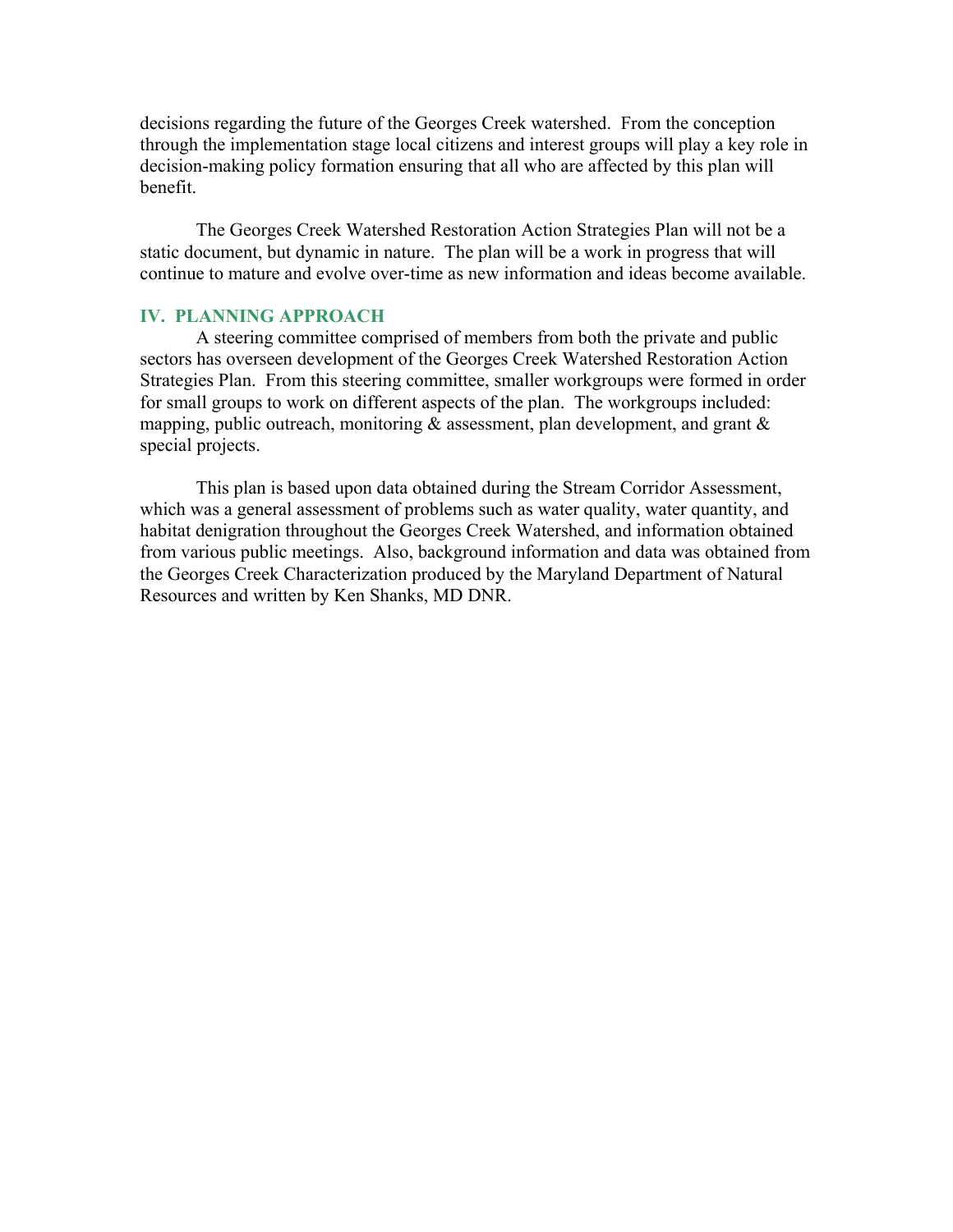#### **BACKGROUND**

#### *HISTORY*

The Georges Creek watershed was settled in 1837 as a result of the Georges Creek Coal and Iron Company establishing a work site in the area near present day Lonaconing. Subsequently, additional towns began to develop around the coal mining operations. Mining reached its peak in the early 1900's and by 1910 employment in the mining industry totaled over 5,000 people in the Georges Creek Basin. By 1950 employment dropped to below 500 miners, and today mining employment remains near the same level. Between 1950 and 1980, county records indicate a shift in population away from older settled areas in Cumberland and Georges Creek communities to suburban development in LaVale, Frostburg, and the Cresaptown-Rawlings area. Due to population shift and lack of industry, the Georges Creek area has continued to decline both in population and economically.

Georges Creek has been impacted by mining, transportation, and improper residential development to the point that it no longer is able to maintain even a limited amount of stream stability. Poor water quality in the Georges Creek watershed primarily due to Acid Mine Drainage (AMD), and Combined Sewer Overflows (CSO) in the upper portion of the watershed. Current assessments indicate that about one third of the watershed's stream miles have degraded water quality associated with AMD. Surprisingly, Georges Creek also maintains some high quality aquatic habitats. These areas are isolated from each other due to the presence of AMD seeps throughout the watershed and CSO outfalls in the upper portion of the watershed.

#### *MORE RECENTLY*

For more than a decade Allegany County, MD has seen the need for an integrated planning approach to deal with the myriad of problems found within the Georges Creek Watershed. In the past, as one problem was identified and targeted, another problem would occur, barely giving officials and residents alike time to assess, take action, and reflect. The two floods of 1996 exemplify this concept. The first occurred in January and the second in September. As a result a cycle of dealing with problems based upon factors such as: citizen complaint, county official request, and difficulty of solving became the standard criteria for selecting projects. Allegany County residents and officials decided that an alternative existed, a way of breaking the cycle of engaging in site-specific projects without the benefit of analyzing watershed-wide problems and solutions.

In February of 1999 funding was made available through FEMA's PROJECT IMPACT program. The funding was for a pilot project that would enable the County to engage in an interdisciplinary, comprehensive planning initiative for the Neff Run Watershed; a small tributary of Georges Creek. Subsequently, the Neff Run Workgroup was organized. The Workgroup consisting of federal, state, local, and non-profit entities used a collaborative planning approach for the development of both the restoration plan and resulting implementation projects. Members of the Workgroup worked closely with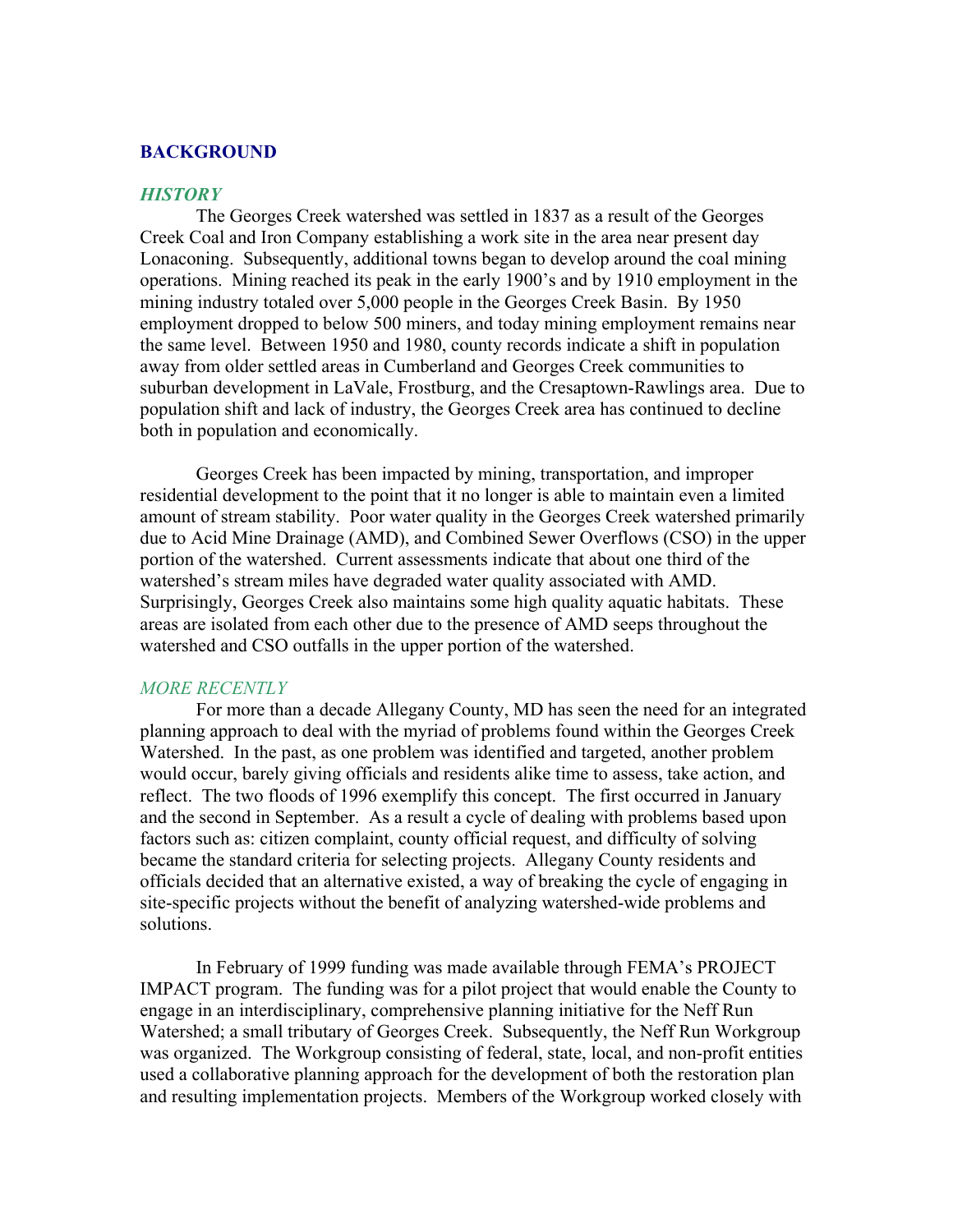public, private, and non-profit partners, including the Appalachian Laboratory, and the newly formed Georges Creek Watershed Association. The result of this planning effort was the Neff Run Watershed Restoration Plan, which highlighted the findings of the Workgroup and its many partners. The plan provided background information, analysis of existing problems, and recommendations for improving watershed health. The plan also included information pertaining to a restoration project for the entire Neff Run Watershed. Phase I of the Neff Run Watershed Restoration Project was completed in January 2002, with Phase II to begin in the Summer of 2002. As a result of the Neff Run Restoration Plan in conjunction with the Restoration Project the effectiveness of multiobjective watershed restoration activities was demonstrated.

 The success of the Neff Run Restoration Planning Initiative spurred the County into seeking funding for a Restoration Plan that would encompass the entire Georges Creek Watershed. The County applied for funding through the Maryland Department of Natural Resources (DNR) in December 2000 to complete a two-year comprehensive planning initiative in order to develop a Watershed Restoration Action Strategies Plan for the Georges Creek Watershed.

This WRAS plan is intended to provide guidance to citizens, government agencies, and other interested groups for the restoration and conservation of the Georges Creek Watershed. The anticipated outcomes from this planning initiative include identification of:

- 1. areas to reduce or eliminate acid mine drainage and non-point and point source pollution,
- 2. ways to increase species diversity and productivity,
- 3. ways to increase vegetative communities along the banks of Georges Creek and it's tributaries
- 4. areas where channel capacity can be increased
- 5. non-structural flood protection measures in floodprone areas, and
- 6. means of restoring stream stability to reduce excessive sediment transport and deposition.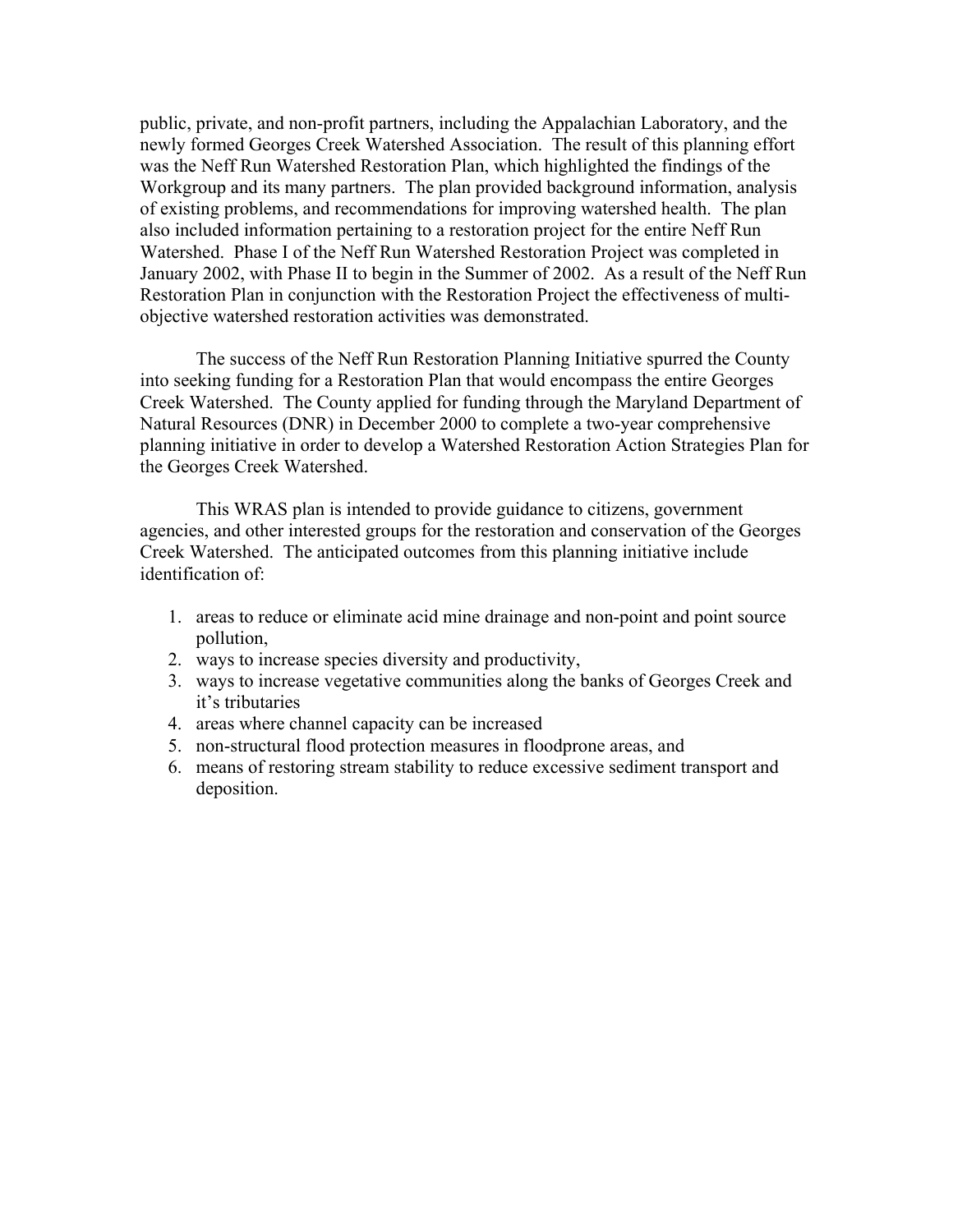#### **WRAS STEERING COMMITTEE**

 The Georges Creek WRAS Steering Committee was formed in November, 2000. The Steering Committee is composed of thirty members from both the public and private sector. The Steering Committee has met on a quarterly basis since its formation.

#### **STEERING COMMITTEE MEMBERS**

**The Honorable Craig Alexander**  Terri Belasco

**David Cotton Fred Crozier Fred Crozier Algebra 2016**<br>Maryland Department of Planning **Fred Crozier** Maryland Stat

**Katharine Dowell Keith Eshleman** 

**Warren Foote** Jeffrey Griffith

**Craig Hartsock James Kahl** 

**Joseph Hoffman Paul Kahl**  Interstate Commission on the Potomac River Basin Allegany County

**Connie Lyons** Virginia McGann<br>
MDE, Bureau of Mines<br>
Maryland Emergen

**Joe Mills William Parrish** 

**The Honorable Donald Smith Andrea Walker Town of Westernport Communisty Communisty Communisty Communisty Communisty Communisty Communisty Communisty Communisty Communisty Communisty Communisty Communisty Communisty Commun** 

**Frank Williams John Winner**  Waste Management Inc. Town of Lonaconing

**W. Stephen Young Larry Lubbers**<br>
Allegany County **Larry Lubbers**<br>
Maryland Depar

**William Richmond Alan Klotz** 

**Tammy Davis** Roger Thomas

Mayor, Town of Midland Georges Creek Watershed Association

Maryland State Highway Administration

Maryland Department of Natural Resources Appalachian Laboratory, University of Maryland

Town of Lonaconing United States Geological Survey

Allegany Soil Conservation District Maryland Department of the Environment

**William Kenny Ursula Lemanski**  Kenny Markets National Parks Service

Maryland Emergency Management Agency

MDE, Bureau of Mines Maryland Department of the Environment

**Alison Rice Benjamin Sansom Benjamin Sansom** Allegany County Allegany County

United States Army Corp of Engineers

Maryland Department of Natural Resources

Georges Creek Watershed Association Maryland Department of Natural Resources

MDE, Bureau of Mines Natural Resources Conservation Service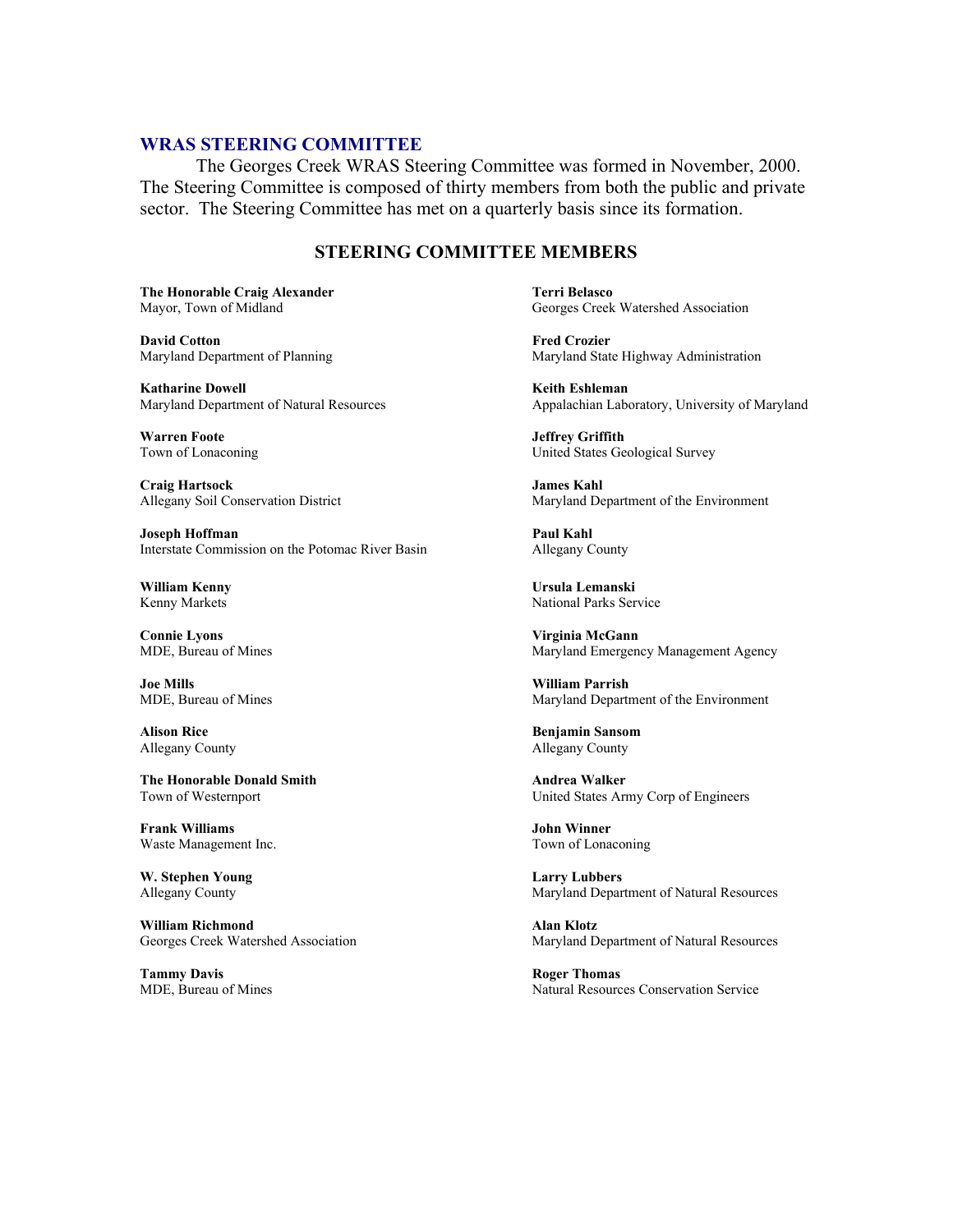The members of the Georges Creek WRAS Steering Committee divided themselves into five workgroups. The five workgroups meet on an as needed basis. The five workgroups are as follows:

- $\triangleright$  Plan Development
- $\triangleright$  Mapping
- $\triangleright$  Watershed Assessment & Monitoring
- $\triangleright$  Grants & Special Projects
- $\triangleright$  Public Outreach

#### **Plan Development:**

 Developed Georges Creek WRAS brochure. Reviewed and discussed plan layout and draft development.

#### **Mapping:**

 Provided base maps for the Georges Creek Stream Corridor Assessment Survey. Discussed with Allegany County the possibility of ordering ortho photos and topography for the Garrett County portion of the watershed.

#### **Watershed Assessment & Monitoring:**

 Collected and reviewed data as it was collected for the Stream Corridor Assessment. Discussed various issues and developed a strategy for monitoring and evaluation.

#### **Grants & Special Projects:**

 Identified and discussed various problems found within the watershed. Proposed potential projects and associated funding sources.

#### **Public Outreach:**

 Coordinating Watershed Tour for Public Officials (June 2002). Coordinating Watershed Awareness To Encourage Restoration (WATER) Days for area students scheduled for the fall of 2002.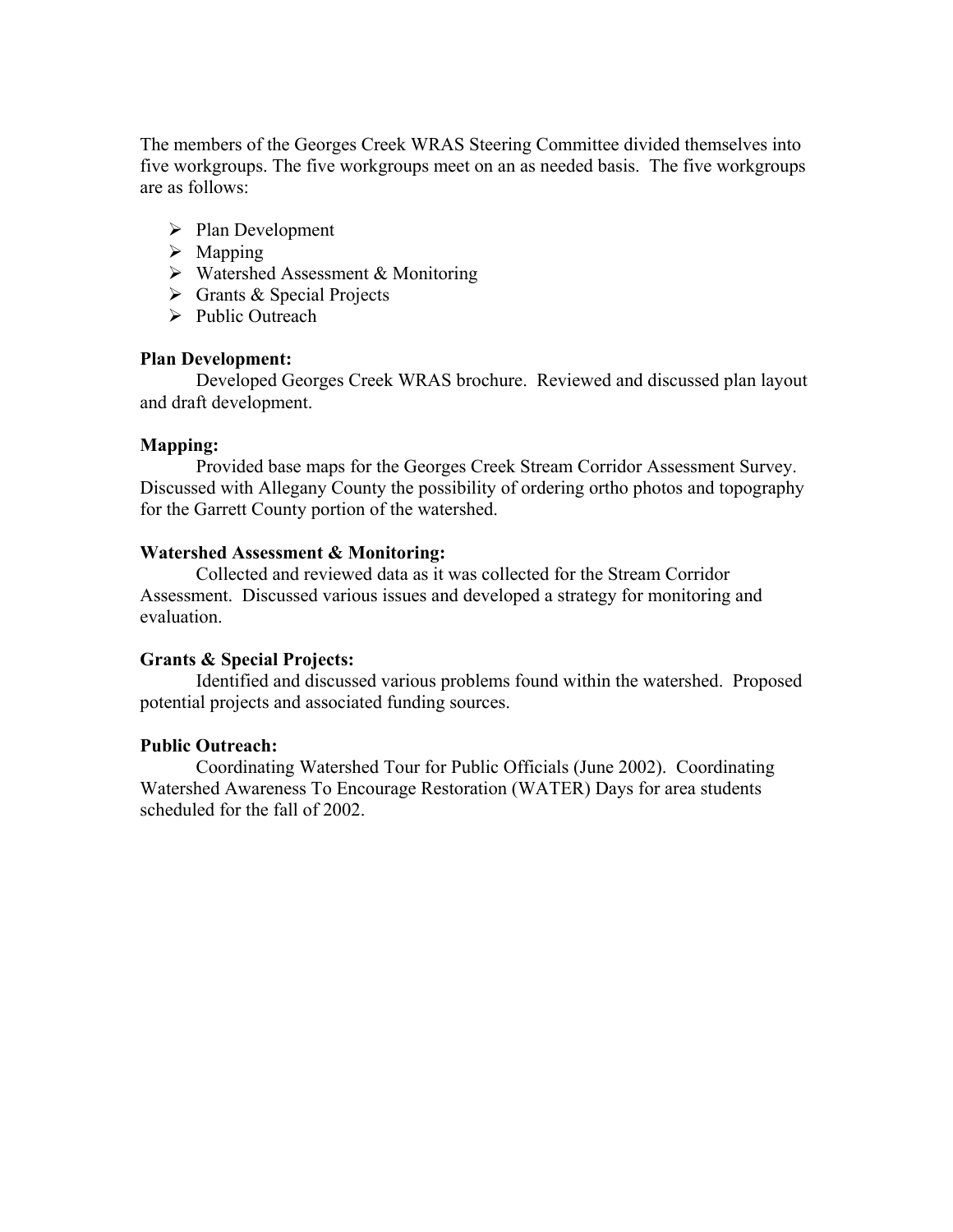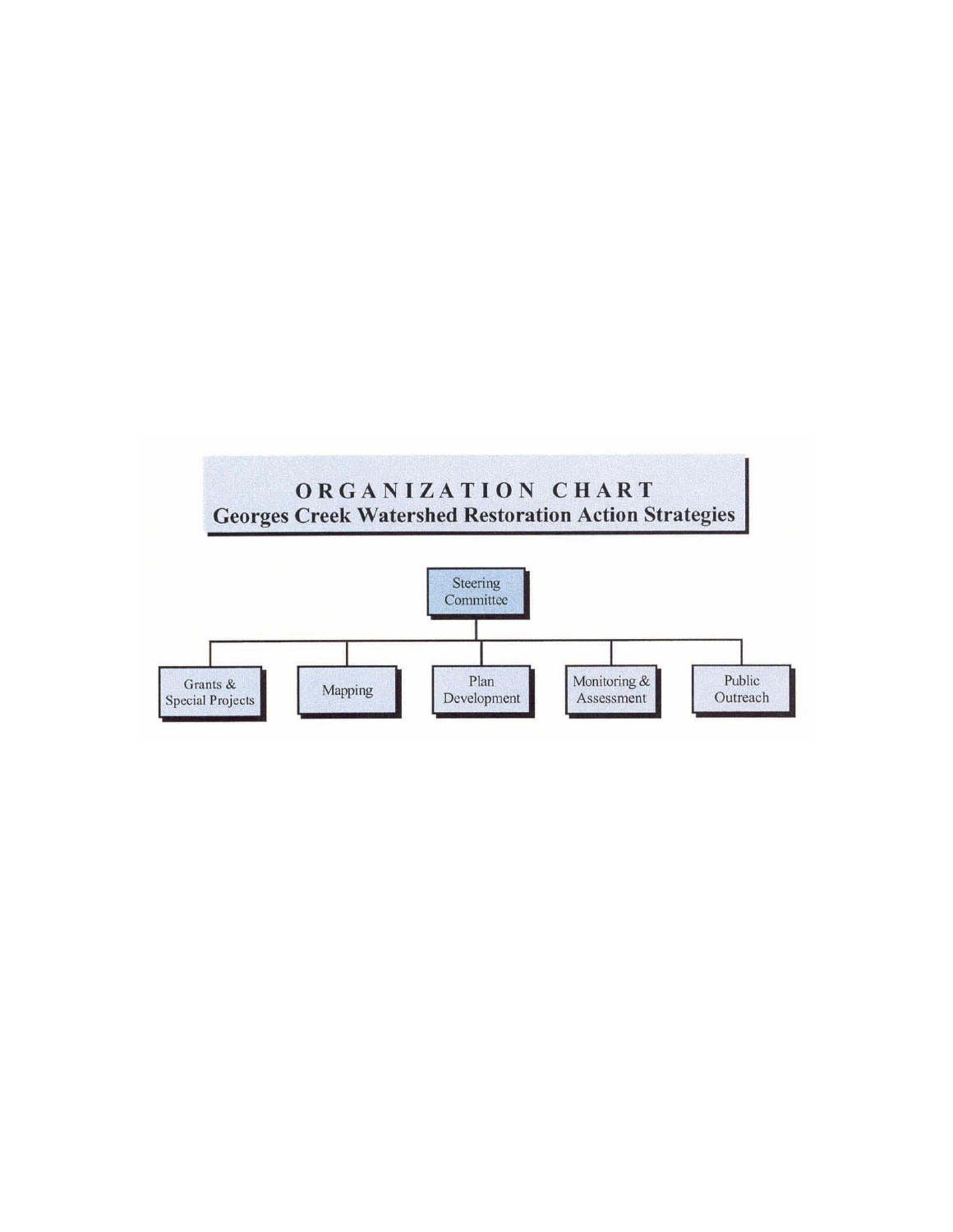#### **VISION STATEMENT**

 Knowing where you have been is vital in knowing were you want to be. Through numerous public meetings with the Georges Creek Watershed Association and the people who have worked diligently over the last decade to improve conditions in the Georges Creek area a picture has been formed in our minds that returns Georges Creek's vitality and health.

*We envision a reduction and where possible the elimination from impact of Acid Mine Drainage and Combined Sewer Overflows. We envision healthy streams and tributaries that support a diversity of fish and other aquatic organisms; a community that aids in the development of activities and projects that result in the reduction of flooding impacts. We envision a trail and greenway system starting in Frostburg, MD and ending at the Potomac River in Westernport. We envision numerous public access points where fisherman, school children, and families will be able to enjoy and appreciate the stream. We envision a healthy community where citizens, public officials, scientists, and planners work side-by side to identify and address issues related to resource protection and quality of life.* 

By changing public perception of Georges Creek and striving to meet the goals and objectives formed by the community in the Watershed Restoration Action Strategies Plan for the Georges Creek Watershed, our vision will become reality.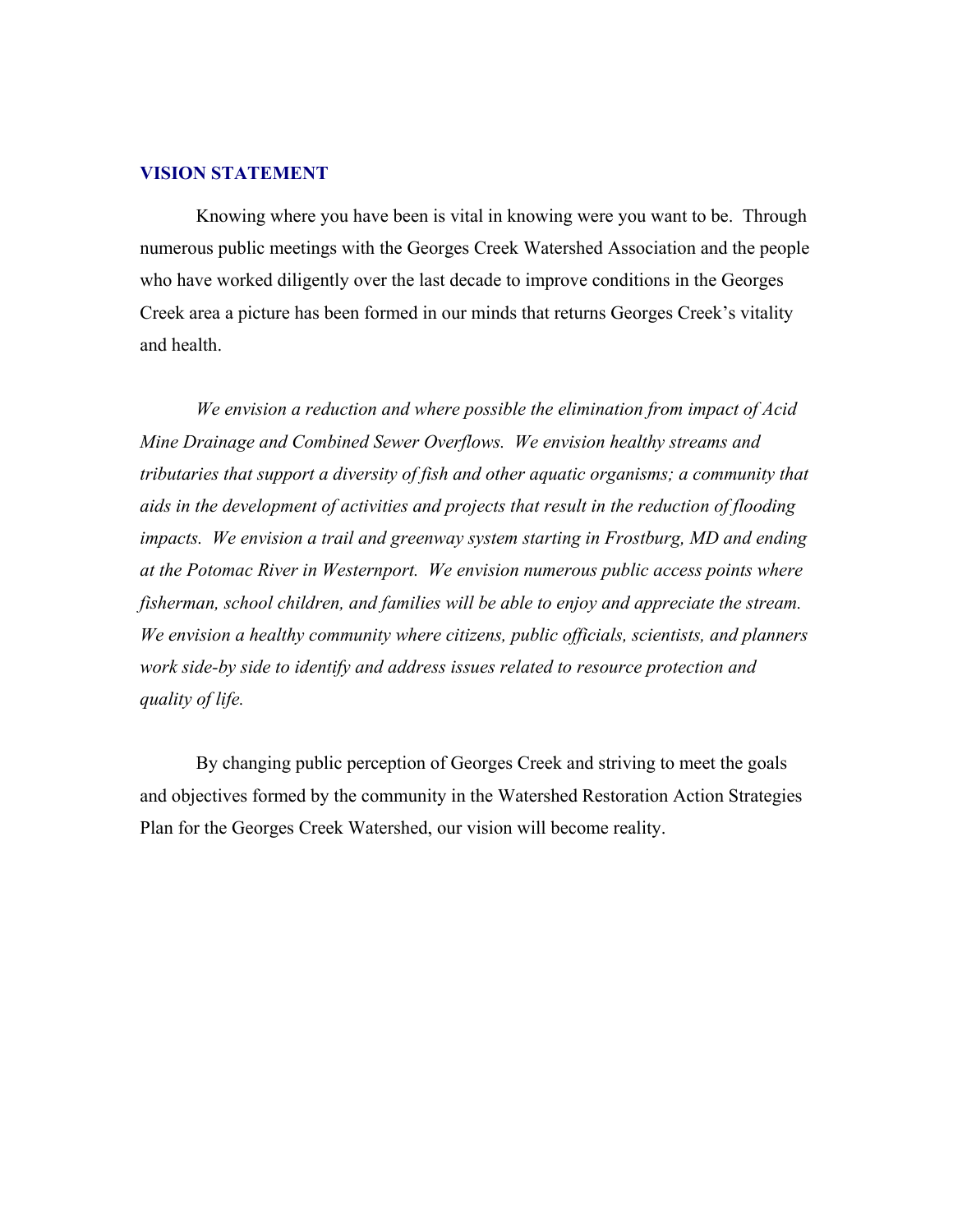# **PLANNING OBJECTIVES**

| <b>Planning Objectives</b>           | <b>Description</b>                       | <b>Status</b> |
|--------------------------------------|------------------------------------------|---------------|
| Organize a steering committee        | Twenty-seven member committee            | Completed     |
| to oversee plan development.         | formed. Membership comprised of          | 11/00         |
|                                      | federal, state, local agencies, private, |               |
|                                      | and non-profit entities.                 |               |
| 2. Locate, collect, and review       | Draft Characterization developed         | Completed     |
| existing federal, state, and         | by MD DNR - Kenneth Shanks               | 02/01         |
| local data.                          |                                          |               |
|                                      | <b>WRAS Plan Reference List</b>          | Completed     |
|                                      |                                          |               |
| 3. Interpret available historic data | Appalachian Laboratory                   | Completed     |
| for the verification of habitat      |                                          | 08/01         |
| losses (trends) overtime and         |                                          |               |
| approximate amounts.                 |                                          |               |
| 4. Identify floodprone areas and     | <b>Allegany County</b>                   | Adopted       |
| mitigate future losses.              | <b>Flood Mitigation Plan</b>             | 09/99         |
| 5. Evaluate public access            | Map & Chart of existing public land      | Completed     |
| opportunities. Determine public      | produced                                 | 10/01         |
| needs and existing use of areas.     |                                          |               |
| 6. Determine ground water $\&$       | <b>Allegany County</b>                   | Draft         |
| surface water availability.          | Water & Sewer Plan                       | 03/02         |
| 7. Develop a matrix of prioritized   | <b>WRAS</b> Steering Committee           | 04/02         |
| restoration sites.                   |                                          |               |
| 8. Develop an integrated restoration | <b>WRAS</b> Steering Committee           | 05/02         |
| plan for the Georges Creek           |                                          |               |
| watershed with recommended           |                                          |               |
| actions to address water quality,    |                                          |               |
| acid mine drainage, flooding,        |                                          |               |
| habitat and stream stability issues. |                                          |               |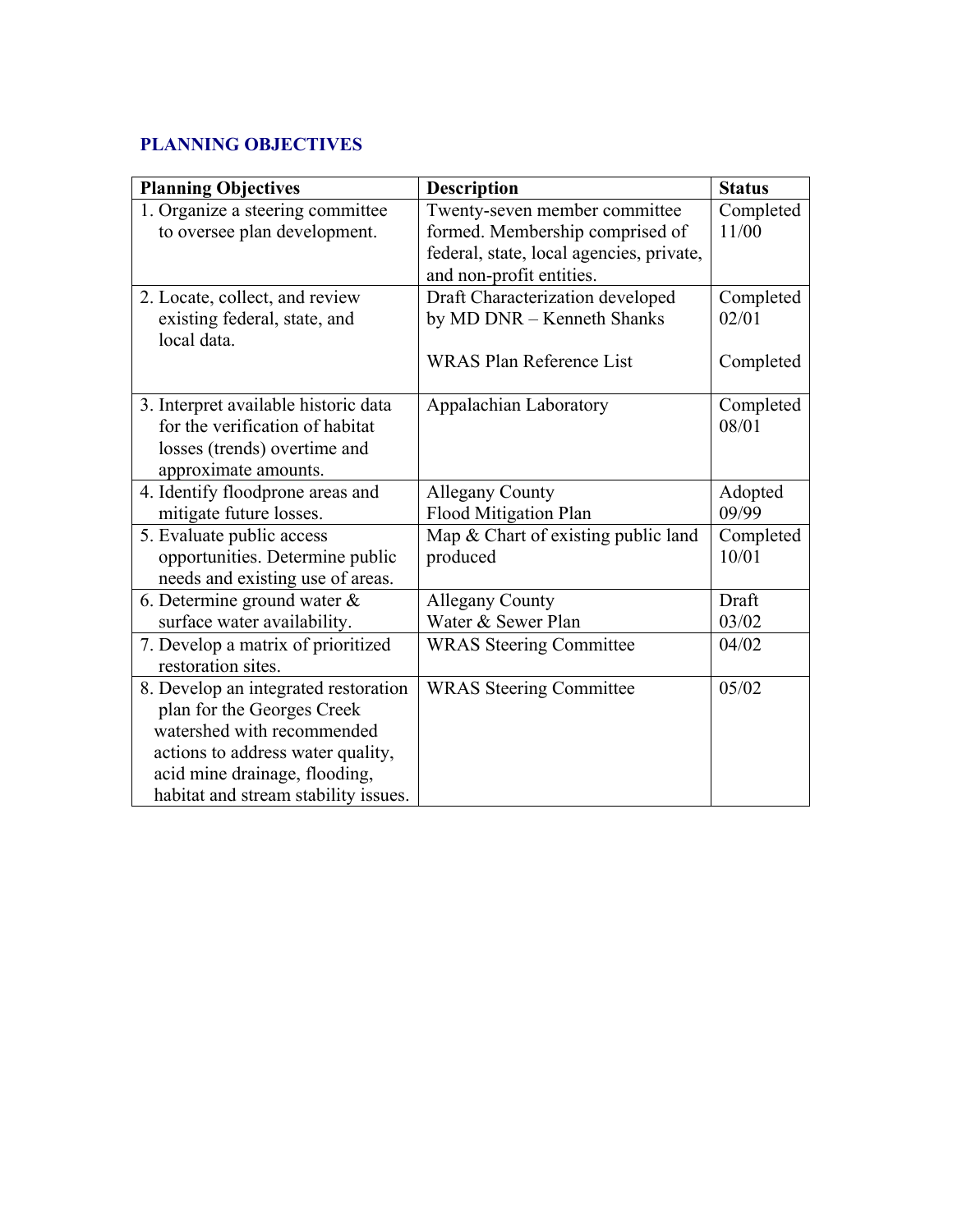# **DEMONSTRATION PROJECTS**

| Location                                         | <b>Problem Description</b>                                                                                                                                 | Source and/or                                                                                                                                                                                                                                                                                                 | <b>Possible Solutions</b>                                                                                                                                                                                                                                                                                                                              |
|--------------------------------------------------|------------------------------------------------------------------------------------------------------------------------------------------------------------|---------------------------------------------------------------------------------------------------------------------------------------------------------------------------------------------------------------------------------------------------------------------------------------------------------------|--------------------------------------------------------------------------------------------------------------------------------------------------------------------------------------------------------------------------------------------------------------------------------------------------------------------------------------------------------|
| Mill Run<br><b>Below</b><br>Barton,<br><b>MD</b> | 1. Degraded stream bed<br>2. Lack of vegetation<br>3. Waterfall at confluence<br>with Georges Creek<br>4. Channelization<br>5. Acid Mine Drainage          | Cause<br>1. Channel<br>alterations due to<br>residential<br>development.<br>2. Lawns mowed<br>to stream bank<br>edge.<br>3. Reynolds Road<br>4. Residential<br>development<br>5. Two AMD Sites                                                                                                                | 1. Installment of rock<br>vane weirs to create step<br>pools.<br>2. Stream bank planting<br>and public education.<br>3. Construct wetlands to<br>improve water quality of<br>feeder streams<br>4. Use of<br>geomorphologic design to<br>restore stream. House<br>acquisitions.<br>5. Installment of lime<br>dozer and other AMD<br>abatement projects. |
| Neff Run<br>Pilot<br>Project                     | 1. Degraded stream bed<br>2. Lack of Vegetation<br>3. Fish Blockages<br>4. Pipe Outfalls<br>5. Channelization<br>6. Acid Mine Drainage<br>7. Erosion sites | 1. Channel<br>alternations due to<br>residential dev.<br>and infrastructure.<br>2. Lack of<br>vegetative buffer.<br>3. Pipe outfalls<br>undercut and<br>improperly<br>designed.<br>4.Designproblems<br>5. Infrastructure<br>6. Preston property<br>& Mathews Run<br>7. Steep banks $\&$<br>lack of vegetation | 1. Insallation of rock vane<br>wiers to create step pools<br>2. Vegetative plantings.<br>3. Redesign rock vane<br>weirs and culverts.<br>4. Redesign<br>5. Geomorphic design<br>practices<br>6. Preston well sealed,<br>Alkaline Leach Bed &<br>Limestone Sand<br><b>Afflication Planned</b><br>7. Planting and sloping of<br>streambanks              |
| Oakhill<br>Project                               | 1. Gob pile<br>2. Acid Mine Drainage                                                                                                                       | 1. Gob Pile<br>removal & bank<br>stabilization<br>2. Treat AMD<br>coming from<br>tributary<br>3. Elevated pH<br>level in Georges<br>Creek                                                                                                                                                                     | 1. Removal of coal<br>mining waste<br>2. Construct a series of<br>"SAPPS" cells (limestone<br>filled beds)<br>3. Additional alkalinity in<br>Georges Creek                                                                                                                                                                                             |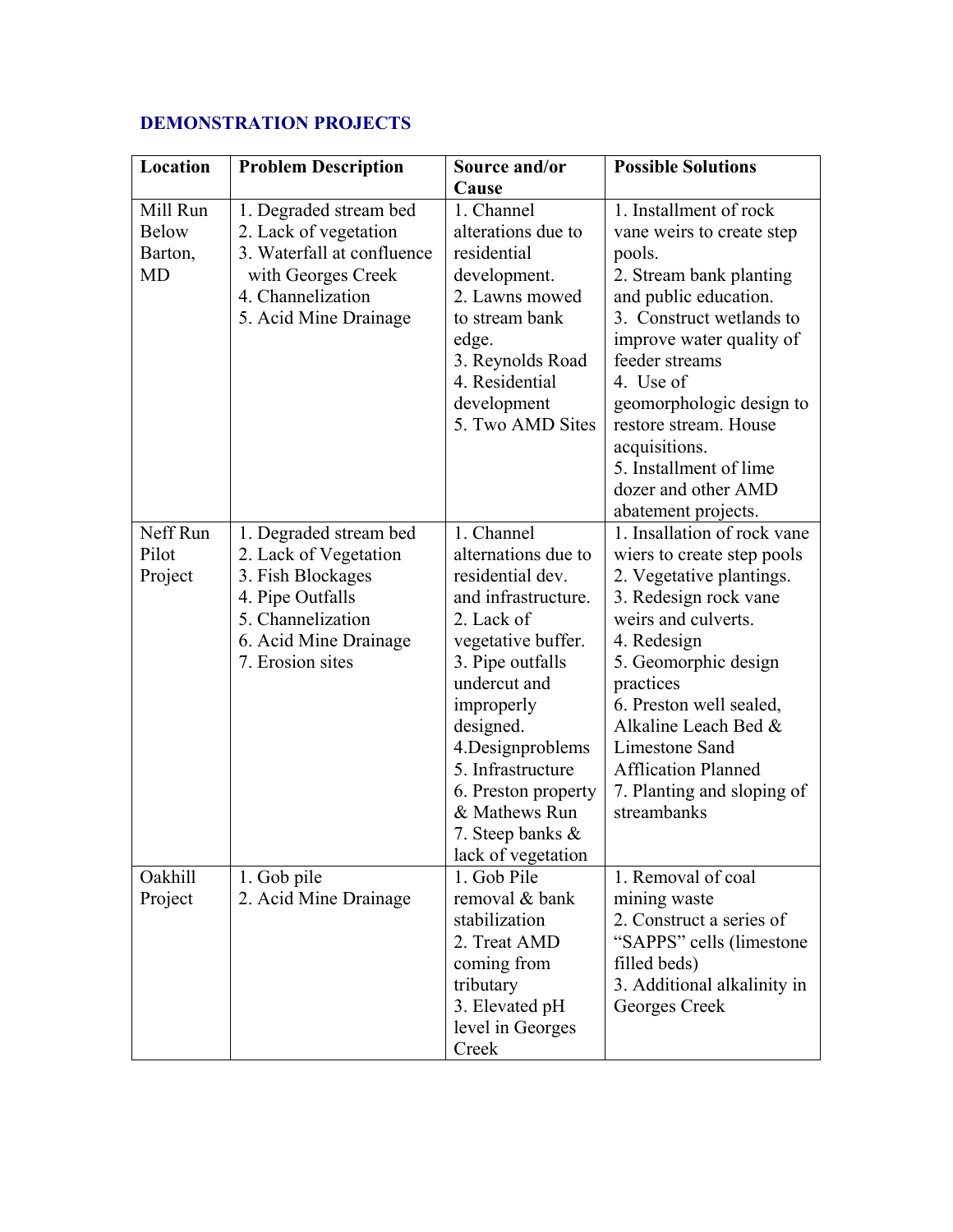# **Where are we now?**

#### **COMMUNITY ASSESSMENT/PROFILE**

 The Georges Creek Watershed Association (GCWA) participates in monthly public meetings at the Shaw Mansion Inn in Barton, Maryland. At these meeting various watershed issues are discussed along with potential solutions, and subsequent project development. As such at the monthly meetings of the GCWA a community assessment/profile was conducted. Topic areas included: community assets/liabilities, major facilities found within the watershed, and local recreation/attractions. At one of their monthly meetings the following list was compiled:

 $\triangleleft$  Assets in the community:

*Boy Scouts Local Schools (3) Dan's Mountain State Park Town Councils Public Works Facilities & Staff Volunteer Fire Departments Retired People Board of Education Appalachian Laboratory Trout Unlimited Frostburg State University State Highway Administration Bureau of Mines Private Companies Public Water & Sewer Systems* 

 $\bullet$  Liabilities:

*Stream Channel Degradation Acid Mine Drainage Reclamation Areas Poor Land Use Railroad Bridges* **Highway Encroachment** *Steep Slopes Deep Mine/Surface Mining Low Income Waters Supply Illegal Dumping Floodplain Encroachment Poor Land Use Ordinance Enforcement Combined Sewer Overflows* 

*PEOPLE Watershed Association Church Groups Mayors of the Four Communities* 

Recreation in Area:

*Fishing Hunting Dan's Mountain State Park Dan's Mountain Wildlife Management Area Dan's Rock Scenic Overlook Westernport Greenway Park (Creekside Park) Lonaconing Greenway Park Midland Ballfield Westmar High School Field Barton Little League Field Lonaconing Little League Field*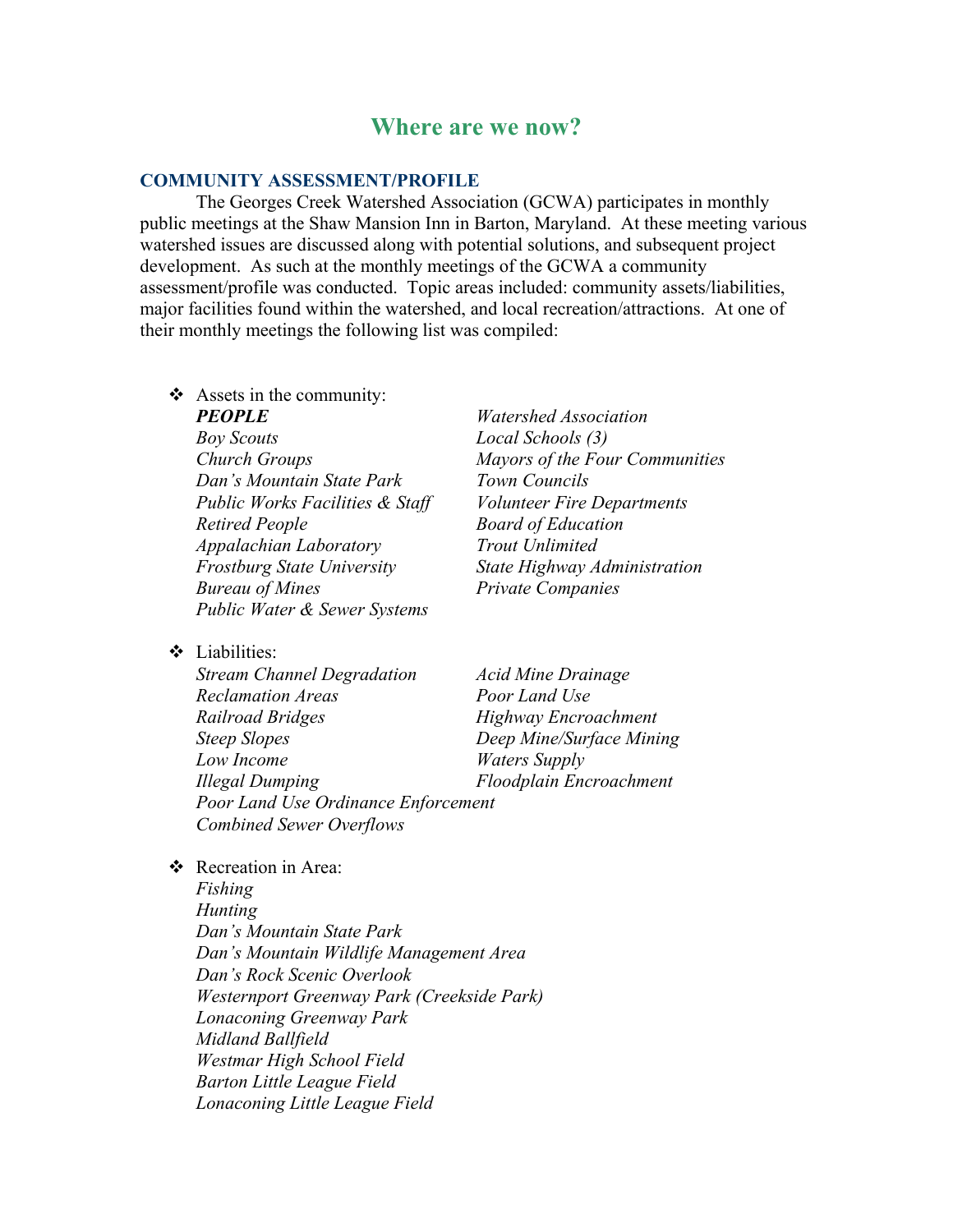*Town Parks (Midland, Lonaconing, Barton, Westernport) Savage River State Forest* 

Major Facilities:

*Dan's Mountain State Park-Pool Westmar High & Middle School, Georges Creek Elementary, Westernport Elementary, Beall High School, Beall Elementary, and Frost Elementary Three Water Treatment Plants, Lonaconing System Frostburg State University Koontz, Elk Lick, Charlestown Reservoirs Town Hall (Midland, Lonaconing, Westernport, Barton, Frostburg) Moran Manor Nursing Home Egle Nursing Home Fire Hall (Midland, Barton, Lonaconing, Westernport, Shaft) State Highway Maintenance Facility (Westernport, Frostburg) Mountainview Landfill Communications Towers (Dan's Rock) Numerous Strip Mine Sites Coal Loading Facilities Allegany County Roads Maintenance Facility Georges Creek Watershed Water Treatment Plant* 

Data:

*Population:~13,000 Average Medium Income: \$21,481 Average Age: 35.9 Local Media Outlets-News 25 Alive, Cumberland Times News, WTBO, WCBC, GO106, Q94* 

The Compilation of this information aids the Georges Creek Watershed Association and other interested stakeholders in determining their priorities.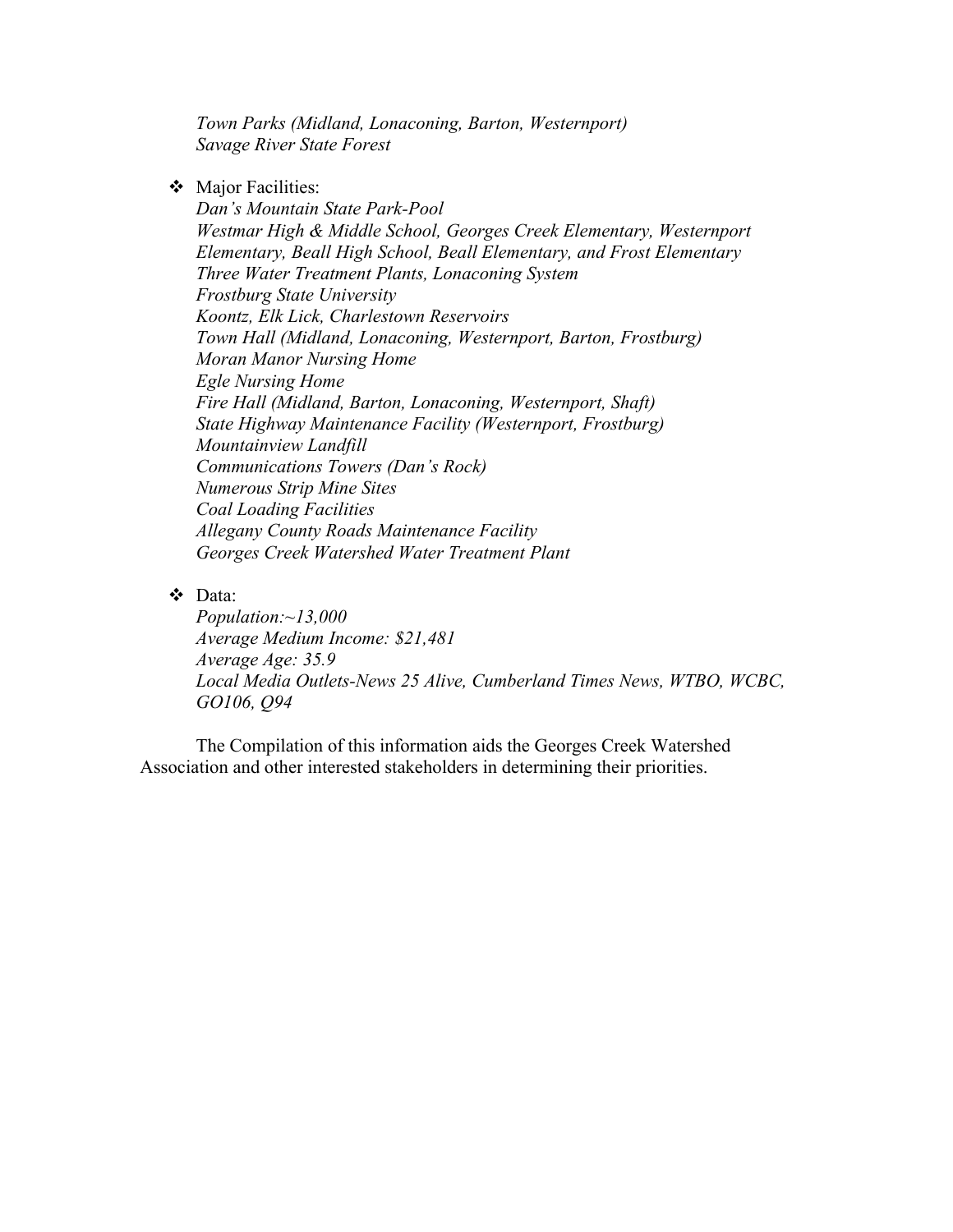#### **COMMUNITY TRENDS ANALYSIS**

 At a public meeting held in June, 2000 residents were asked to identify trends occurring in the community.

- $\triangleright$  Young people continuing to move out of the community
- $\triangleright$  School closings; Barton Elementary
- $\triangleright$  Conversion to public water & sewer system
- $\triangleright$  Improvements in water quality, some streams are now stocked, and AMD projects continue to be completed
- ¾ Impacts from truck/industrial traffic on roads designed for passenger cars, traffic impacting quality of life, completion of Route 36
- $\triangleright$  Interstate impacts: fiber optics and technical improvements, and
- $\triangleright$  Mountainview Landfill only landfill in the state that is privately owned

The following are the number of blighted properties and their corresponding towns.

Midland: 6 Lonaconing: 12 Westernport: 20 Barton: 4 Pekin: 2 Moscow: 1 Franklin: 5 Frostburg: 21

The following are the percentages of families with incomes in 1989 below poverty.

| District 8 Westernport:     | 12.8% |
|-----------------------------|-------|
| District 9 Barton:          | 7.0%  |
| District 10 Lonaconing:     | 15.8% |
| District 11 Frostburg:      | 5.5%  |
| District 12 East Frostburg: | 8.0%  |
| District 18 Ocean:          | 13.0% |
| District 26 Frostburg:      | 14.5% |
| District 28 Frostburg:      | 4.7%  |

*\*\*\*Average percent for the State of Maryland is 6.0%. The source is the 1990 Census of Population and Housing, Summary of Population and Housing Characteristics, 1990 CPH-1-22, as issued in August 1991.* 

 The following are landscape indicators published in the *Maryland Clean Water Action Plan,* 1998 for the Georges Creek watershed summarized in the table below*.* Most indicator ranking (pass/fail) is a relative measure that compares the Georges Creek watershed with the other 137 watersheds of similar size that covers the entire State of Maryland.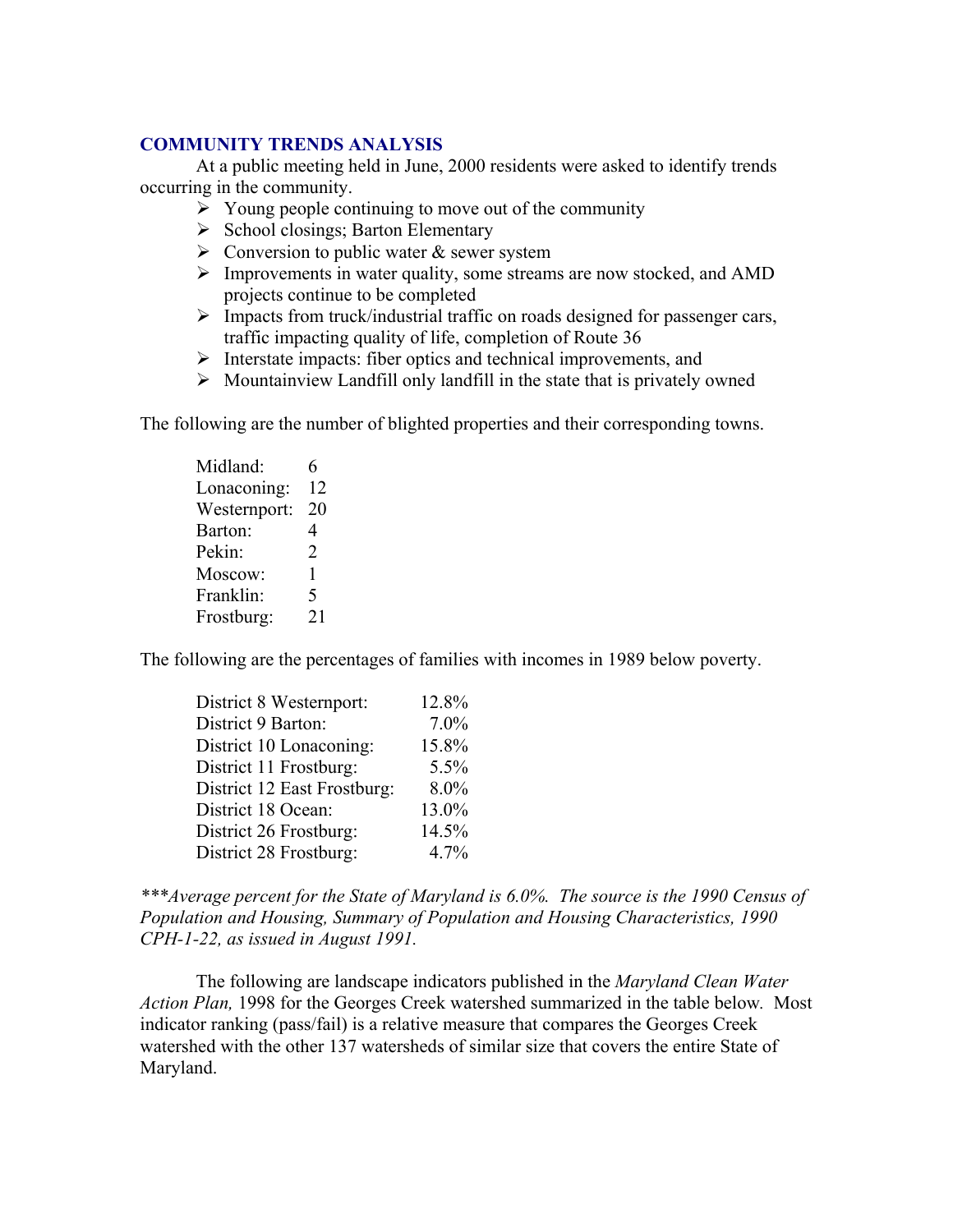| <b>Landscape Indicator</b>           | Finding              | Rank | <b>Bench Mark</b>                       |
|--------------------------------------|----------------------|------|-----------------------------------------|
| Impervious Surface                   | 10.2% of watershed   | Fail | Of the 138 watersheds in Maryland, this |
|                                      | is impervious        |      | one is among the highest 25%            |
| <b>Population Density</b>            | 0.21 people per acre | Pass | Of the 138 watersheds in Maryland, this |
|                                      |                      |      | one is among the lower 75%              |
| <b>Historic Wetland Loss Density</b> | $2.042$ acres        | Pass | Of the 138 watersheds in Maryland, this |
|                                      |                      |      | one is among the lower 75%              |
| Unforested Stream Buffer             | 27 percent           | Pass | Of the 138 watersheds in Maryland, this |
|                                      |                      |      | one is among the lower 75%              |
| Soil Erodibility                     | 0.31 value per acre  | Fail | Of the 138 watersheds in Maryland, this |
|                                      |                      |      | one is among the highest 25%            |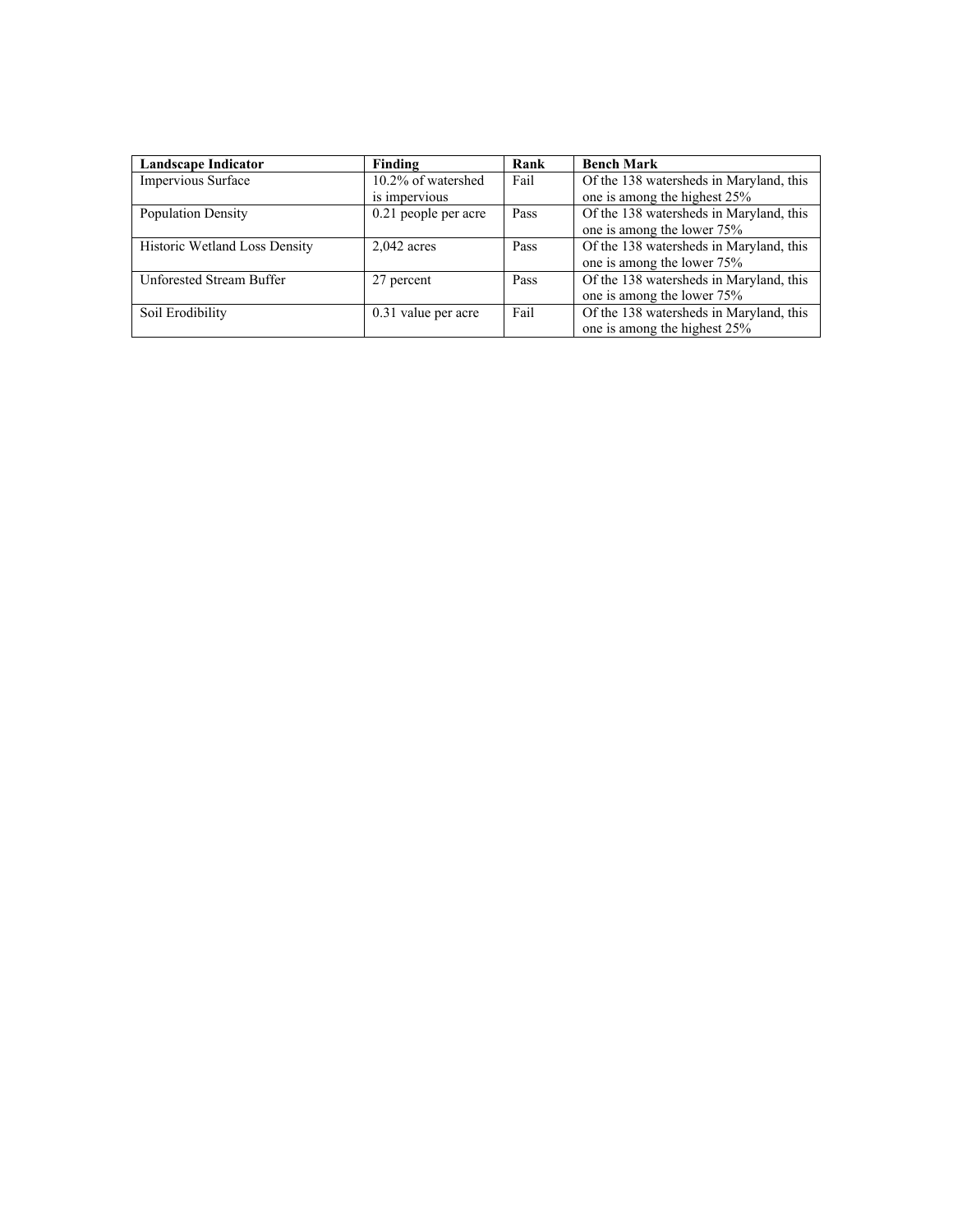#### **PROBLEM STATEMENTS**

 This section contains information based on data from a variety of sources including the draft Stream Corridor Assessment data tables.

To aid the WRAS Steering Committee in the identification process and in the subsequent decision-making process an assessment of current stream conditions was conducted. The following information was taken from the Maryland Department of Natural Resources web site discussing the Stream Corridor Assessment.

Maryland's Stream Corridor Assessment Survey has been developed as a Watershed management tool to help identify both environmental problems and restoration opportunities the exist within a watershed.

The 4 main goals of the Stream Corridor Assessment are:

- 1. To provide a list environmental problems within a stream system and riparian corridor.
- 2. To provide sufficient information on each problem so the preliminary determining of both its severity and restoration potential can be made.
- 3. To provide sufficient information so that restoration efforts can be prioritized.
- 4. To provide a quick assessment of both in-kind and near-stream habitat conditions so that comparative assessments can be made of the condition of different stream segments.

The Stream Corridor Assessment Survey is intended to provide a rapid method of examining an entire drainage network so future monitoring and management efforts can be better targeted. The Stream Corridor Assessment Survey is designed so that teams of 2 or 3 volunteers are able to survey 2 or more stream miles per day. Individuals performing the survey receive a full week of training in both stream ecology and how to conduct the survey.

In addition to identifying potential problems, the survey also records information on the location of potential Wetlands Creation/Water Quality Retrofit Sites and collects data on the general conditions of both in-stream and riparian habitat.

 The information contained in this plan reflects the compilation of several sources of information including individual agency reports, and studies. A complete reference list can be found on page 36 of this plan. In addition, hard copies of all reports and studies will be maintained for public use a the Georges Creek Library in Lonaconing, MD.

 The information is organized into three topic categories: **Water Quantity (flooding and base flow), Water Quality, Habitat (aquatic and riparian). See Appendix A for SCA Data Survey Sheets.**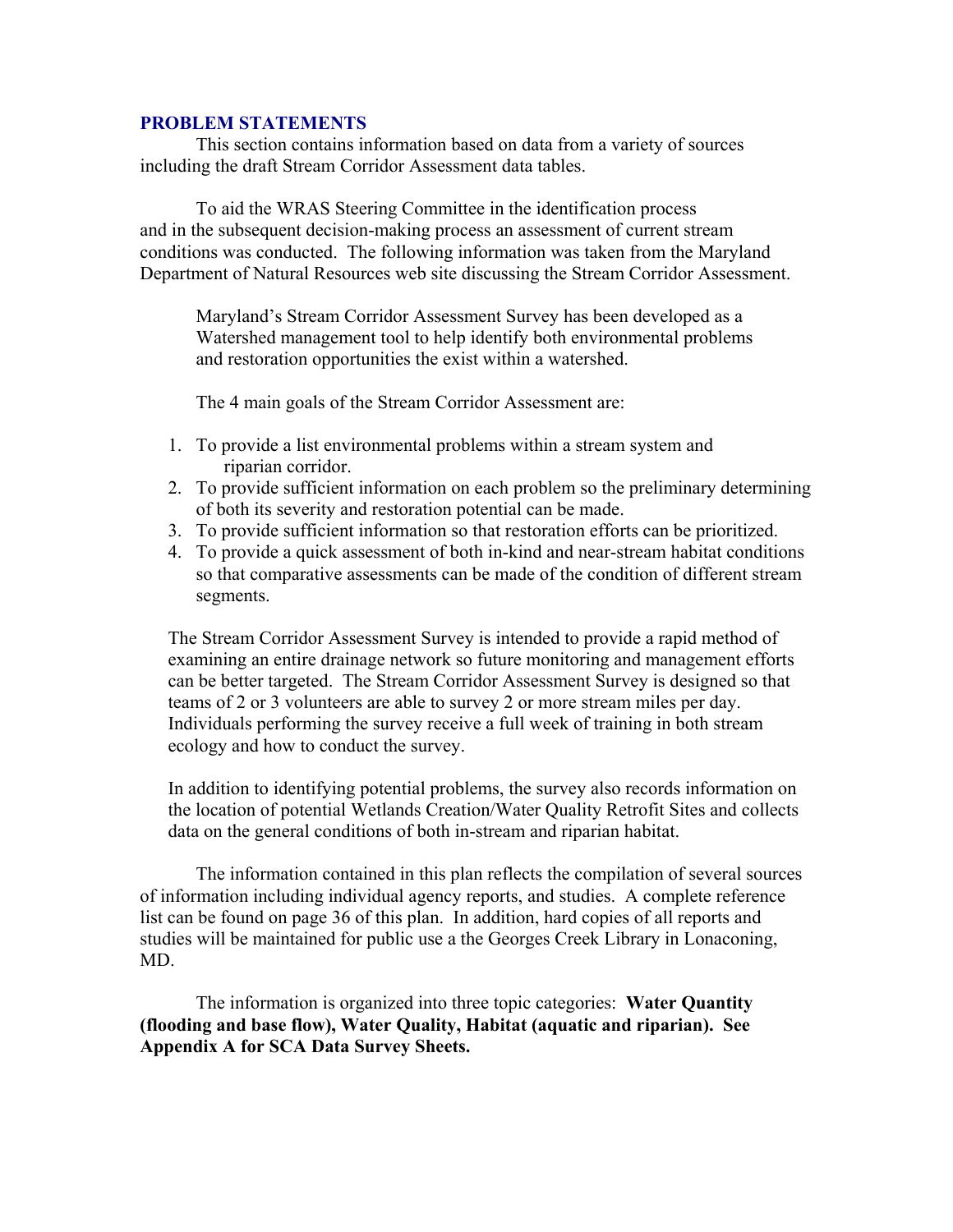# **WATER QUANTITY**

# **I. FLOODING**

In January and September of 1996 Georges Creek experienced two major flood events in what residents referred to as back-to-back episodes of flooding. Damage reports estimate that \_\_\_\_\_ number of homes sustained flood damage. \_\_\_\_\_\_ homes where considered to have sustained substantial damage. Substantial damage is defined as damages exceeded more than 50% of the home's assessed value. As a result several flood acquisition projects were initiated and completed. The table below lists the various acquisition grant applications and associated funding amounts with each completed grant.

| <b>Georges Creek Flood Acquisition Projects</b> |             |             |             |             |            |             |              |
|-------------------------------------------------|-------------|-------------|-------------|-------------|------------|-------------|--------------|
| Grant                                           | <b>NRCS</b> | <b>FEMA</b> | <b>MDE</b>  | County      | <b>POS</b> | <b>SHA</b>  | <b>TOTAL</b> |
| <b>MDE</b> Georges                              |             |             |             |             |            |             |              |
| Creek                                           |             |             | \$278,010   | \$152,640   | \$166,899  | \$10,000    | \$607,549    |
| <b>FEMA HMGP</b>                                |             |             |             |             |            |             |              |
| $1094 - 1039$                                   |             | \$328,506   | \$51,000    | \$51,000    |            |             | \$430,540    |
| <b>FEMA HMGP</b>                                |             |             |             |             |            |             |              |
| 1303                                            |             | \$299,923   | \$49,987    | \$49,987    |            |             | \$399,897    |
| <b>FEMA HMGP</b>                                |             |             |             |             |            |             |              |
| 1324                                            |             | \$455,837   | \$60,778    | \$60,778    |            |             | \$577,393    |
| <b>FEMA FMA</b>                                 |             |             |             |             |            |             |              |
| 2000                                            |             | \$101,133   |             | \$33,712    |            |             | \$134,845    |
| GC I & II                                       |             |             |             |             |            |             |              |
| <b>FEMA FMA</b>                                 |             |             |             |             |            |             |              |
| 2000                                            |             | \$52,969    | \$<br>8,625 | \$<br>8,625 |            |             | \$70,219     |
| Foutz                                           |             |             |             |             |            |             |              |
| <b>FEMA FMA</b>                                 |             |             |             |             |            |             |              |
| 2000                                            |             | \$94,875    | \$15,800    | \$15,800    |            |             | \$126,475    |
| Pekin                                           |             |             |             |             |            |             |              |
| Westernport                                     | \$320,054   |             |             | \$403,382   |            | \$1,747,903 | \$2,471,339  |
| Project                                         |             |             |             |             |            |             |              |
| <b>TOTAL:</b><br>\$4,696,896                    |             |             |             |             |            |             |              |

 While completing several flood acquisition projects it became apparent that additional work was needed to repair the damage to Georges Creek and its tributaries that resulted form improper land development. For instance, improper land development had caused a whole host of stream stability and stream habitat problems. To make way for development Georges Creek and its tributaries have been straightened, dredged, and encroached upon to points that became detrimental to overall stream health and vitality. To this end several planning initiatives and projects were implemented in order to comprehensively address problems in the Georges Creek watershed. For instance the "Westernport Flood Mitigation Project", which entailed the purchase of twenty-seven homes, stream restoration using fluvial geomorphologic restoration design, and the development of a community greenway park. Completing projects such as this that not only include flood hazard mitigation, but also stream and habitat restoration, is the cornerstone of the WRAS Steering Committee's overall goal.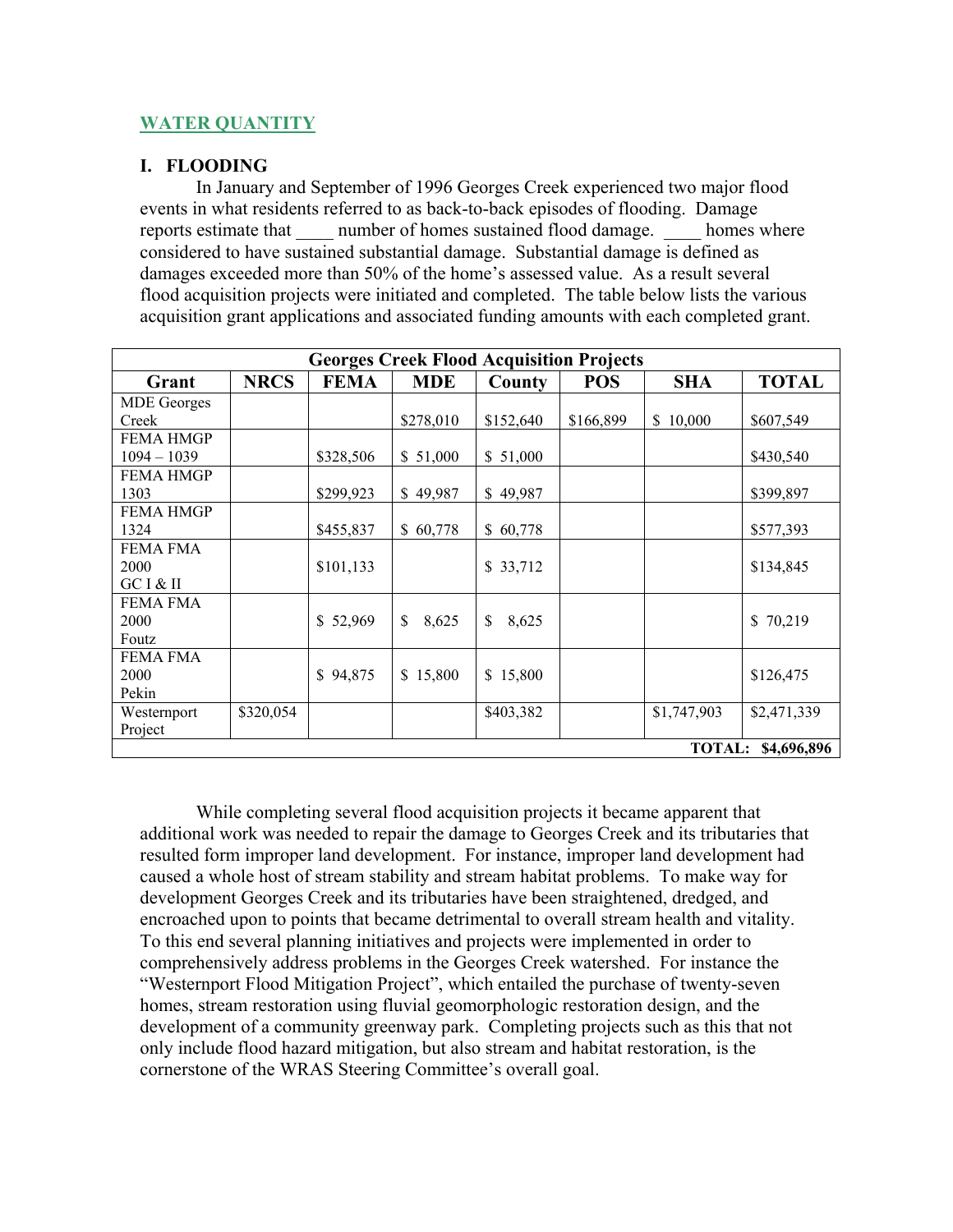The WRAS Flood Hazard Mitigation goal is to develop a holistic approach to problem solving by establishing long-term stream stability, stream health, and provide protection from flood damage.

**Issue #1**: The FEAM **F**lood **I**nsurance **R**ate **M**aps that are currently being used are not accurate and need to be updated.

Action: Update FEMA FIRM Maps for the Georges Creek Basin.

*Example: FEMA FIRM Maps are being updated and will incorporate as-built data from the State Bond Money Flood Projects* 

**Issue #2**: Homes located in the 100-year floodplain.

Action: Purchase floodprone homes using a variety of funding sources such as: FEMA FMA & HMGP fund, MDE, and DHCD, with priority given to repetitive loss properties. Repetitive loss properties are properties that have suffered losses in at least tow flood events while covered by flood insurance.

*Examples: Grant funds are continuously applied for and the County utilizes its Flood Mitigation Plan to prioritize flood acquisition projects.* 

**Issue #3**: Disrepair of flood walls along Jackson Run, Neff Run, Koontz Run, and Georges Creek.

Action: Secure funding and repair flood protection walls.

*Example: State Bond Money has been awarded to Allegany County for these projects and projects are underway.* 

**Issue #4:** Structures such as railroad bridges, culverts, road crossings have realigned the stream and has caused the stream to lose its natural profile and configuration.

Action: Where applicable reconfigure or take away stream obstructions.

*Status: State Highway culvert along Neff Run has been re-designed to allow for increased flow conveyance and so that it is no longer a fish blockage.*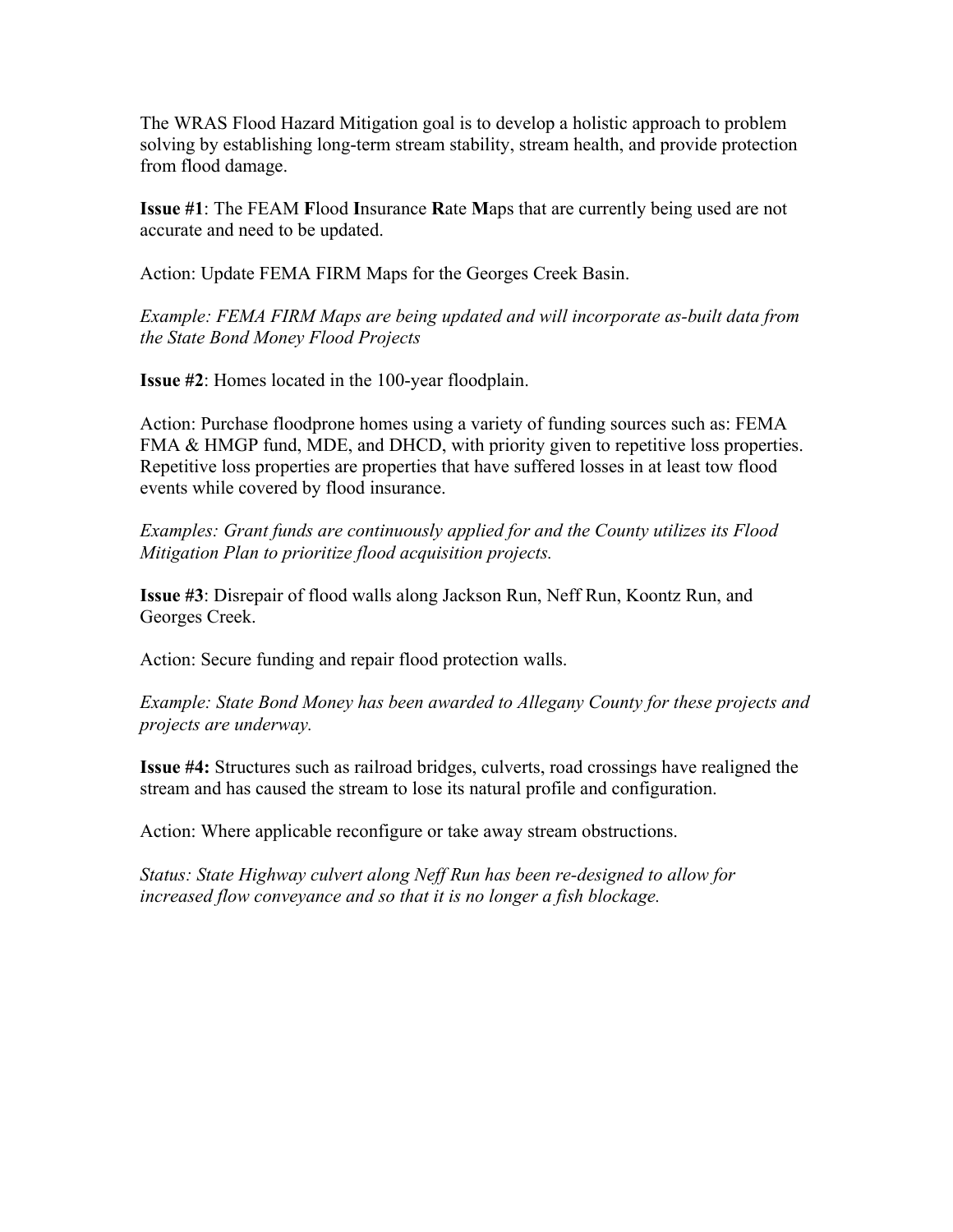#### **II. DEWATERING**

 Georges Creek loses water to deep mines between Midland and Woodland Creek and between Sand Spring Run and the Route 936 crossing (Green Associates, Inc. and others, 1974). Also south of Borden Shaft most or all of the flow of Georges Creek is intercepted by the Hoffman Tunnel drainage system during periods of extremely low base flow (Slaughter and Darling). Tributaries of Georges Creek with dewatering problems are locate north of Midland and include Vale Run, the lower portion of Squirrel Neck Run, the lower and middle portions of Woodland Creek and Staub Run (Green Associates, Inc. and others, 1974).

 During the 1980's and 1990's various areas of the Georges Creek Watershed encountered chronic drought problems. Short term emergency solutions included drilling new wells and providing emergency tanks of water. More permanent solutions have included the following:

- 1. Abandoning the Town of Barton water supply system and connecting the Barton system to the Town of Lonaconing water system (1987). The Lonaconing system was reinforced by connecting it to the Town of Frostburg water system (1999).
- 2. Abandoning Carlos area water supply system and connecting that area to the City of Forstburg water systems (1999).
- 3. Abandoning the Klondike area water system and connecting that area to the City of Forstburg water system (planned for 2003).

Aside from reinforcing the quantity of water available throughout the Georges Creek Watershed, the connection to the Forstburg water system provides Carlos and Klondike areas with high quality treated water.

#### **WATER QUALITY**

#### **III. ACID MINE DRAINAGE**

Acid Mine Drainage (AMD) has significantly impacted the water quality of the Georges Creek watershed. Direct mine run-off & discharge, and intermittent nonpoint source discharges from coal triples (coal handling and loading facilities), gob piles (mine waste) and sediment form active and abandon sites have a profound effect on the water quality of Georges Creek. A study completed in 1974 identified 290 mine drainage discharge (Green Associated, Inc. and others, 1974). The severity of AMD in most of the watershed's streams varies. The Stream Corridor Assessment (SCA) though visual identification listed 49 AMD sites.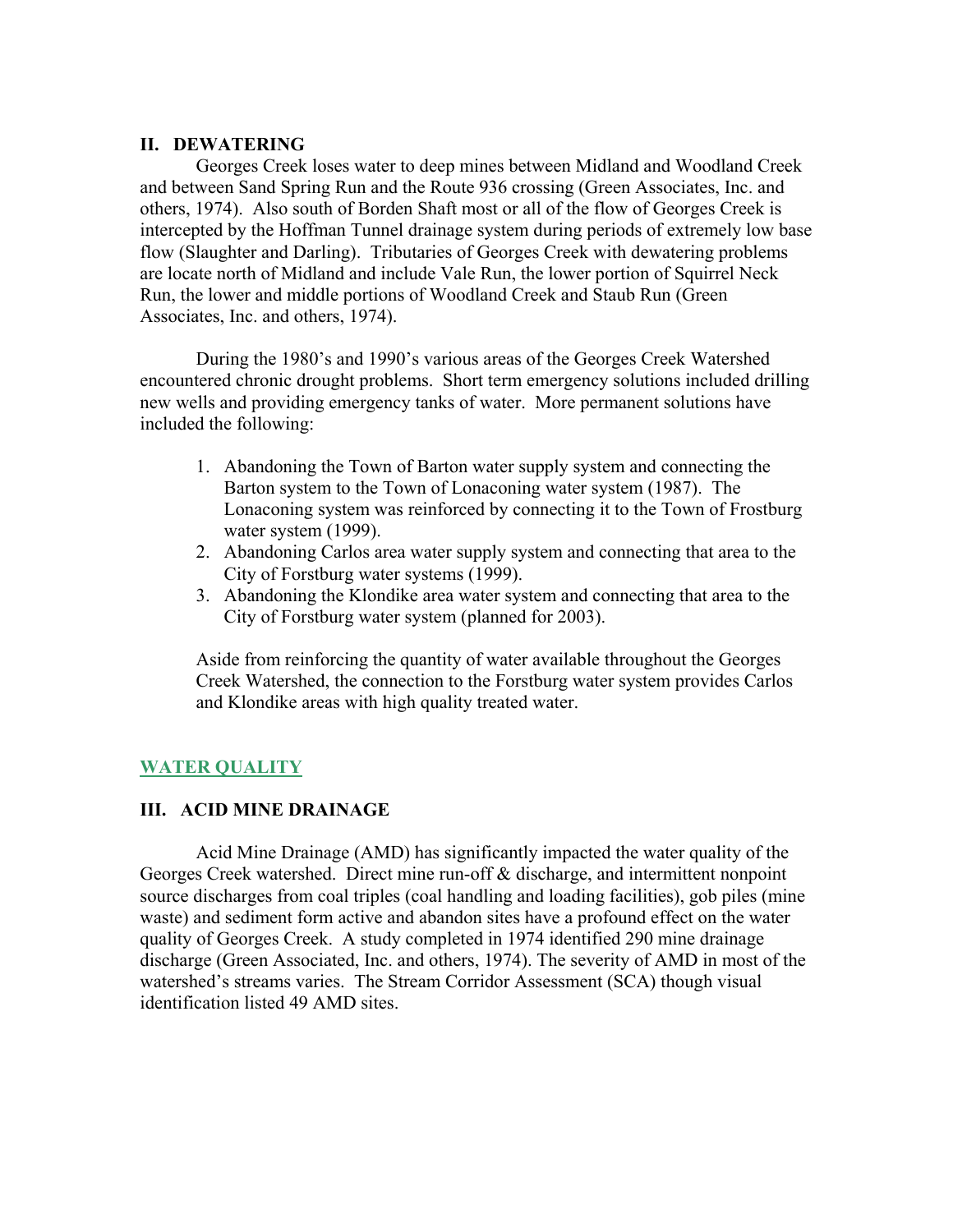The MDE Bureau of Mines (BOM) has the most complete documentation of AMD discharges and seeps in the Georges Creek Watershed. This information can be requested on the MDE website at: www.mde.state.md.us.

**Issue #1**: AMD information from various sources.

Action: AMD information needs to be complied, crosschecked, and updated.

*Example: MDE Bureau of Mines is currently assembling all data in various formats to be compiled. A library containing all the available information will be established.* 

**Issue #2**: Encourage partnership and cooperative project development with Allegany County.

Action: Potential project between Allegany County and MDE BOM concerning the Deshong property, located adjacent to Mill Run. This project area has the potential for wetland development along Mill Run.

*Example: Partnership between Allegany County and the Maryland State Highway Administration for the Westernport Project the included: acquisition of twenty-seven homes, channel realignment and stabilization, sloping of stream banks, rock vane weirs for grade stabilization, utilities repair and protection, and the establishment of a greenway community park.* 

 The Maryland Department of the Environment, Bureau of Mines has many projects in various stages of development and implementation. The following project status report was provided by: Joseph E. Mills, MDE BOM.

#### **2001 Construction Season**

#### **NEFF RUN AMD REMEDIATION PROJECT (WELL RETRO-FIT)**

 **Status:** Seven monitoring wells have been drilled and retrofit with water samples being collected on a monthly basis. Survey of the site has been completed and supplied to National Mine Land Reclamation Center. NMLRC will develop plans for abatement project.

#### **MILL RUN DIVERSION WELL (AKA-PULSE LIMESTONE BEDS)**

**Status:** Project is complete. System is generating approximately 400 mg/l alkalinity.

#### **CONEY CLEANERS ACID MINE DRAINAGE PROJECT**

**Status:** Project is complete. Successive Alkalinity Producing System, SAPS1 does not yet have any AMD entering it. This may be due to low groundwater table. The situation will monitored until the groundwater table rises. Modifications will be made if necessary. SAPS2 is treating as per design. The oxidation pond is leaking.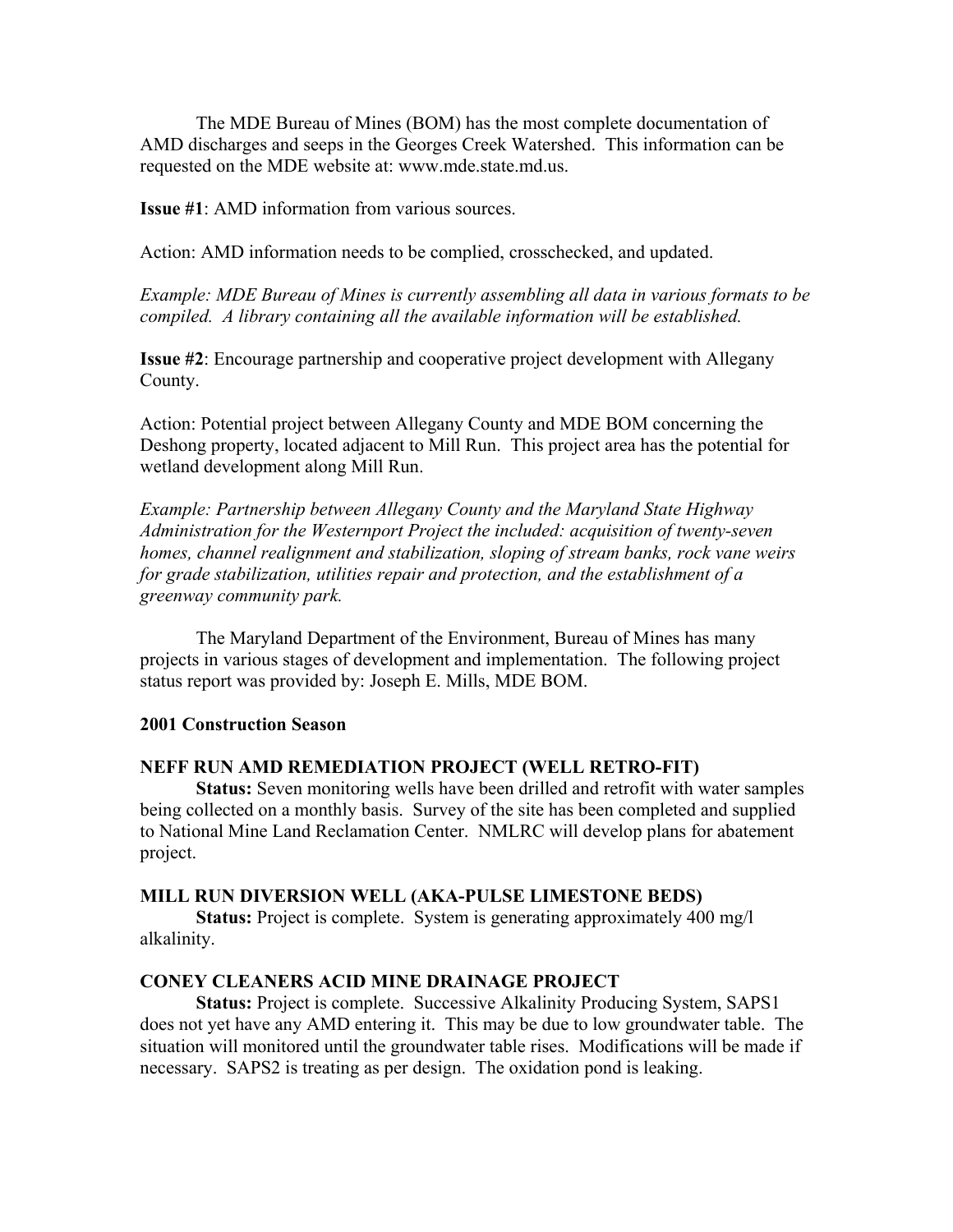#### **PRESTON WELL SEALING PROJECT**

**Status:** Project is complete. Polyurethane grout was used to seal the well. Landscaping work will be completed this spring 2002.

## **2002 Construction Season**

#### **McDONALD MINE DOSER PROJECT**

 **Status:** Plans are developed. Permits and Right of Entry (ROE) are being sought. Construction planned for summer 2002.

#### **FAZENBAKER AMD ABATEMENT PROJECT**

 **Status:** Construction has begun and is expected to be completed by July 2002.

#### **OAK HILL LANDSLIDE-AMD TREATMENT PROJECT**

 **Status:** NRCS is bidding the project. Construction planned for summer 2002.

#### **RAILROAD STREET (CONEY SILK MILL) PROJECT**

 **Status:** Design is complete. ROE and permits are being sought.

#### **NEFF RUN AMD, HABITAT AND FLOOD IMPROVEMENT PROJECT**

 **Status:** Treatment plan is being developed by National Mined Land Reclamation Center.

#### **POTOMAC HILL AMD ABATEMENT PROJECT**

 **Status:** Plans are being developed and reviewed by Allegany County and BOM. Construction planned for summer 2002.

#### **MILL RUN/ELZA MICHAEL'S MINE PROJECT**

 **Status:** Funding, and landowner approval is needed prior to beginning any project at the site.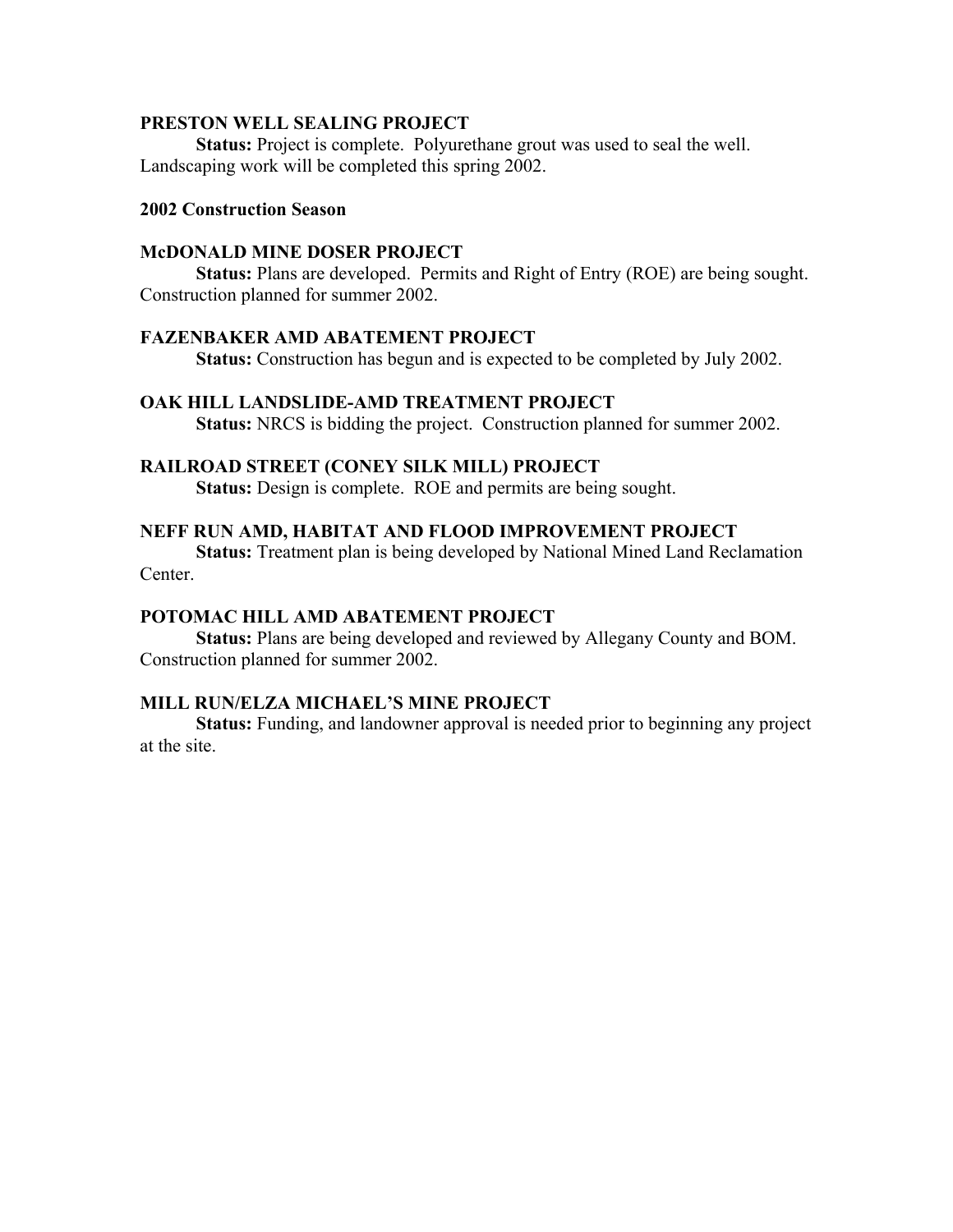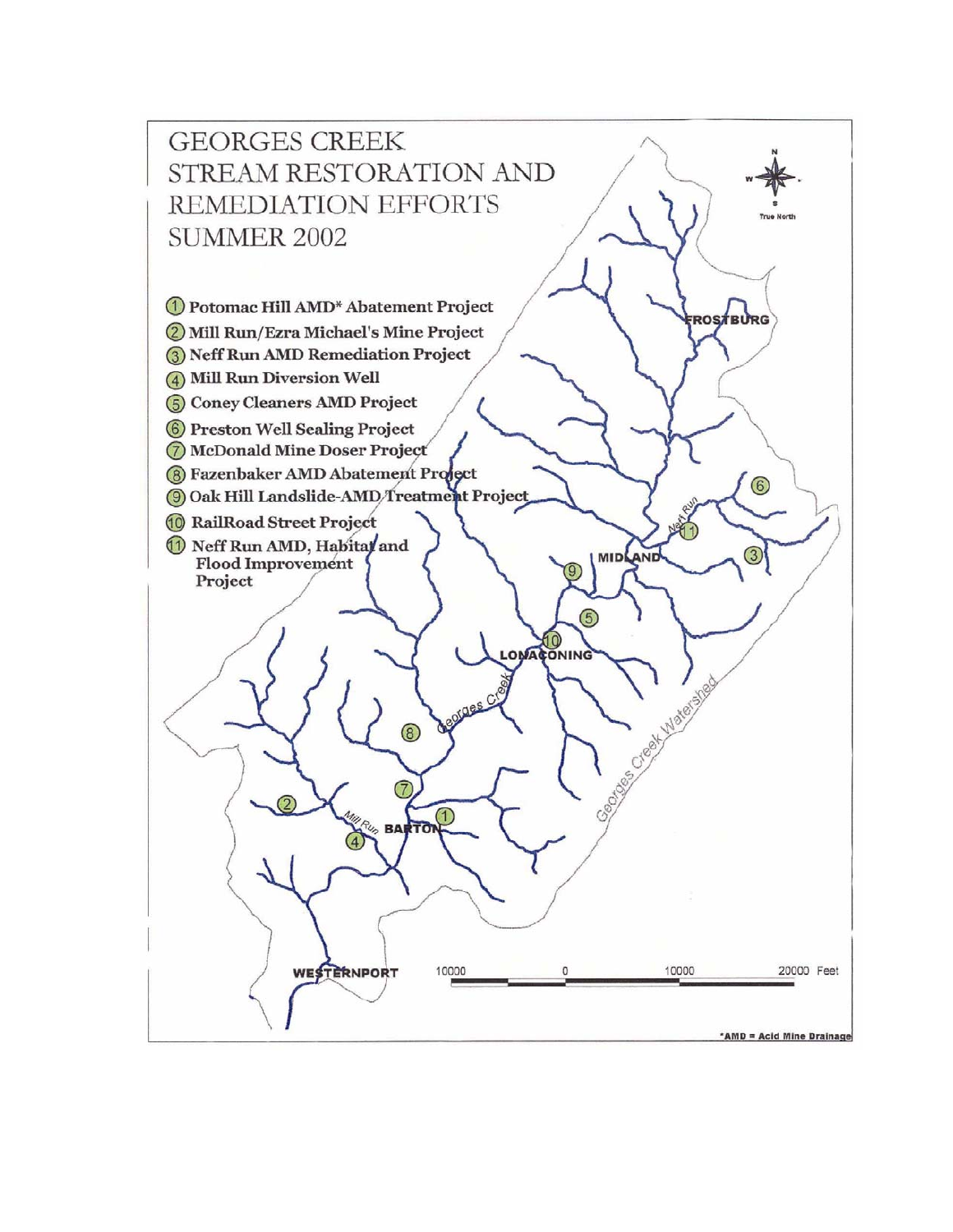#### **IV. COMBINED SEWER OVERFLOWS (CSO)**

The City of Frostburg owns a combined sanitary wastewater and storm water sewer system ("combined sewer system") that conveys waste to Allegany County's Wright Crossing sewage pumping station and then through one or more downstream sewer systems, to the Cumberland Wastewater Treatment Plant. During wet weather, these combined sewers exceed the pumping station capacity resulting in the discharge of untreated sanitary and storm water to waters of the State.

Although Allegany County and the City of Frostburg have permits authorizing discharges during wet weather, from their respective combined sewer system through certain CSO outfalls to various designated waters of the State. Each permit prohibits dry weather discharges.

Both Allegany County and the City of Frostburg along with the Water Sanitary Commission and City of Cumberland entered into a Consent Decree and Judgement on December 14, 2001. The purpose of this legal action is to ensure the development of Long Term Control Plans and to implement solutions to the combined sewer overflow problems within the next twenty years. The Compliance schedule is as follows:

Submission of Long Term Control Plans (LTCPs)- Development and Implementation

**Frostburg:** On or before March 31, 2003, Forstburg shall submit to the Department (MDE) for review and approval, and to each other defendant for review and comment, a detailed proposed LTCP including a schedule for implementation.

**Allegany County:** Within sixty (60) days after receiving notice of MDE's approval of Frostburg's LTCP, Allegany County shall submit to the Department for review and approval, and to each other defendant for review and comment, a detailed proposed LTCP including a schedule for its implementation and completion on or before October 1, 2003.

Types of CSO Controls:

- a) Source Controls- remove root drains, street sweeping, etc.
- b) Sewer Separation- still produces stream pollution, untreated storm water
- c) Off-line Storage- reintroduce to sewer when flow drops for treatment
- d) Treatment- clarification & disinfection

**Issue #1:** Lack of Long Term Control Plans

Action: Development of Long Term Controls Plans- Development and Implementation

Example: Frostburg's plan is due March 31, 2003 and Allegany County's plan is due sixty (60) days after MDE approves Frostburg's Plan.

**Issue #2:** Illegal residential connections and leakages in the sanitary sewer system.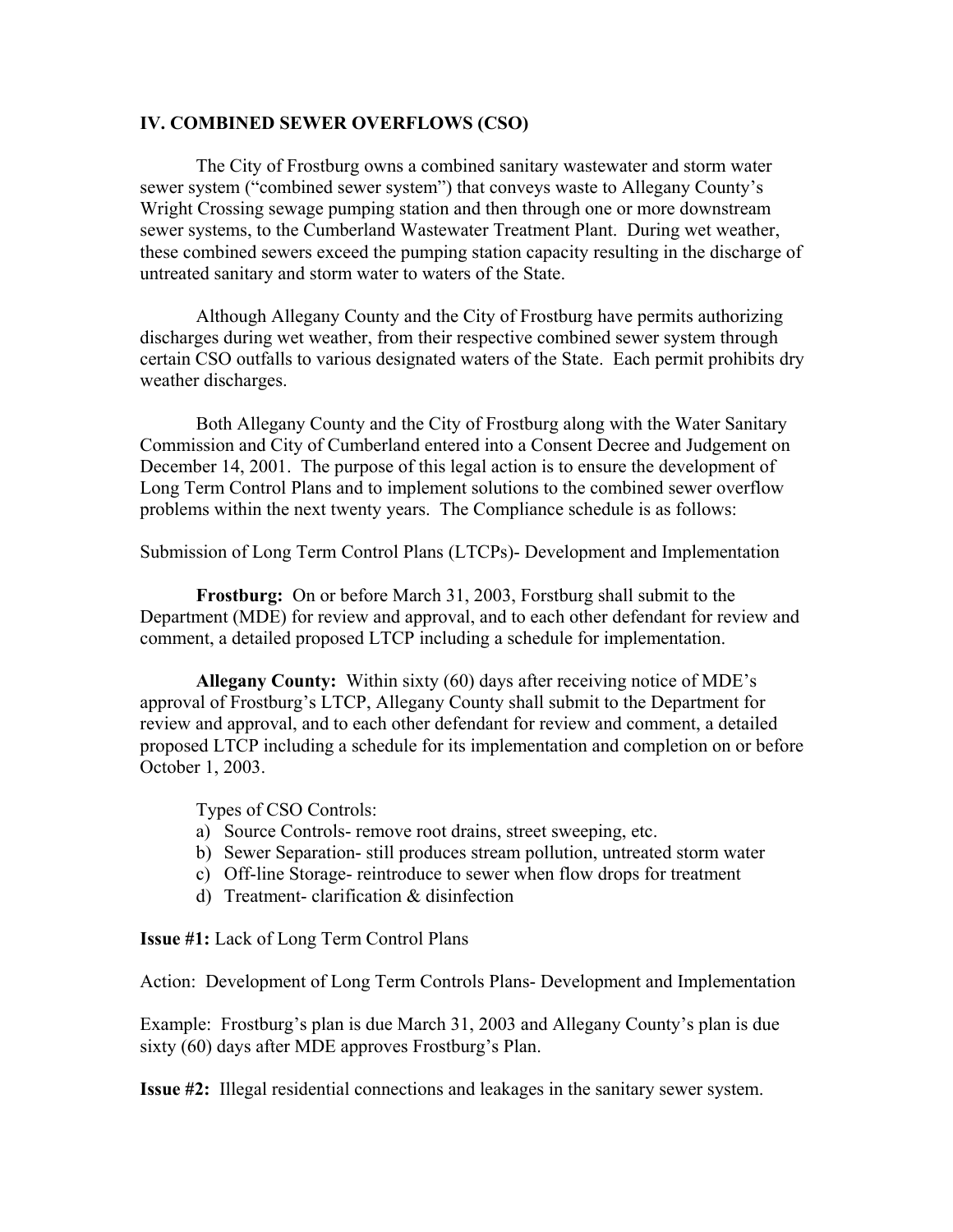Action: Field investigations (sanitary sewer evaluation study) conducted by Allegany County and their consultant URS Greiner.

Example: Allegany County has adopted Utility Use Regulations which state that the problem mentioned above is illegal. Allegany County has sent letters to residents who have been found to have a downspout connected to the sanitary sewer system in December of 2001. Allegany County granted a grace period until December 1, 2003 to repair the problem. After that time, County officials will begin to enforce the regulations and if the problem is ignored, the building owner will be fined. Financial assistance is available to the families that are income eligible.

The County will also address leakage problems within the sanitary sewer system.

# **V. NON-POINT SOURCE POLLUTION**

Mining and Acid Mine Drainage is the most widespread significant nonpoint source pollution found in the watershed. Other nonpoint source issues include sedimentation, urban stormwater, and failing septic systems. The Georges Creek watershed has been shown to exhibit elevated Total Maximum Daily Loads of Biological Oxygen Demand (BOD) that reduce oxygen available for aquatic life.

In a report submitted by the Maryland Department of the Environment entitled **Total Maximum Daily Loads of Carbonaceous Biochemical Oxygen Demand (CBOD) and Nitrogenous Biochemical Oxygen Demand (NBOD) for Georges Creek in Allegany and Garrett Counties, Maryland** a Water Quality Characterization has been completed along with the Targeted Water Quality Goal. The Targeted Water Quality Goal as listed in the above report is as follows:

*Georges Creek is a Use I-P designated water body according to the Code of Maryland Regulations (COMAR) 26.08.02. The dissolved oxygen standards For a Use I-P water is 5.0 mg/l at any time. The minimum dissolved oxygen (DO) concentration observed in all segments of Georges Creek during the summer stream surveys of 1999 was 7.8 mg/l. Since the observed dissolved oxygen values in Georges Creek consistently exceed the water quality minimum standards of 5.0 mg/l, it is better than the minimum required standards and needs to be maintained. The in-stream DO minimum concentration of 7.8 mg/l will assure that observed dissolved oxygen concentrations are maintained in Georges Creek. The overall objective of the TMDLs for Georges Creek is to determine the maximum allowable BOD inputs from point and nonpoint sources that will allow for maintenance of the existing, higher than the minimum standard dissolved oxygen level.* 

**Issue #1:** Thirty-two homes in the Town of Westernport with failing septic systems. During heavy rain storms a greenish-blue trail of raw sewage flows down the steep hill on its southern border into streets and yards.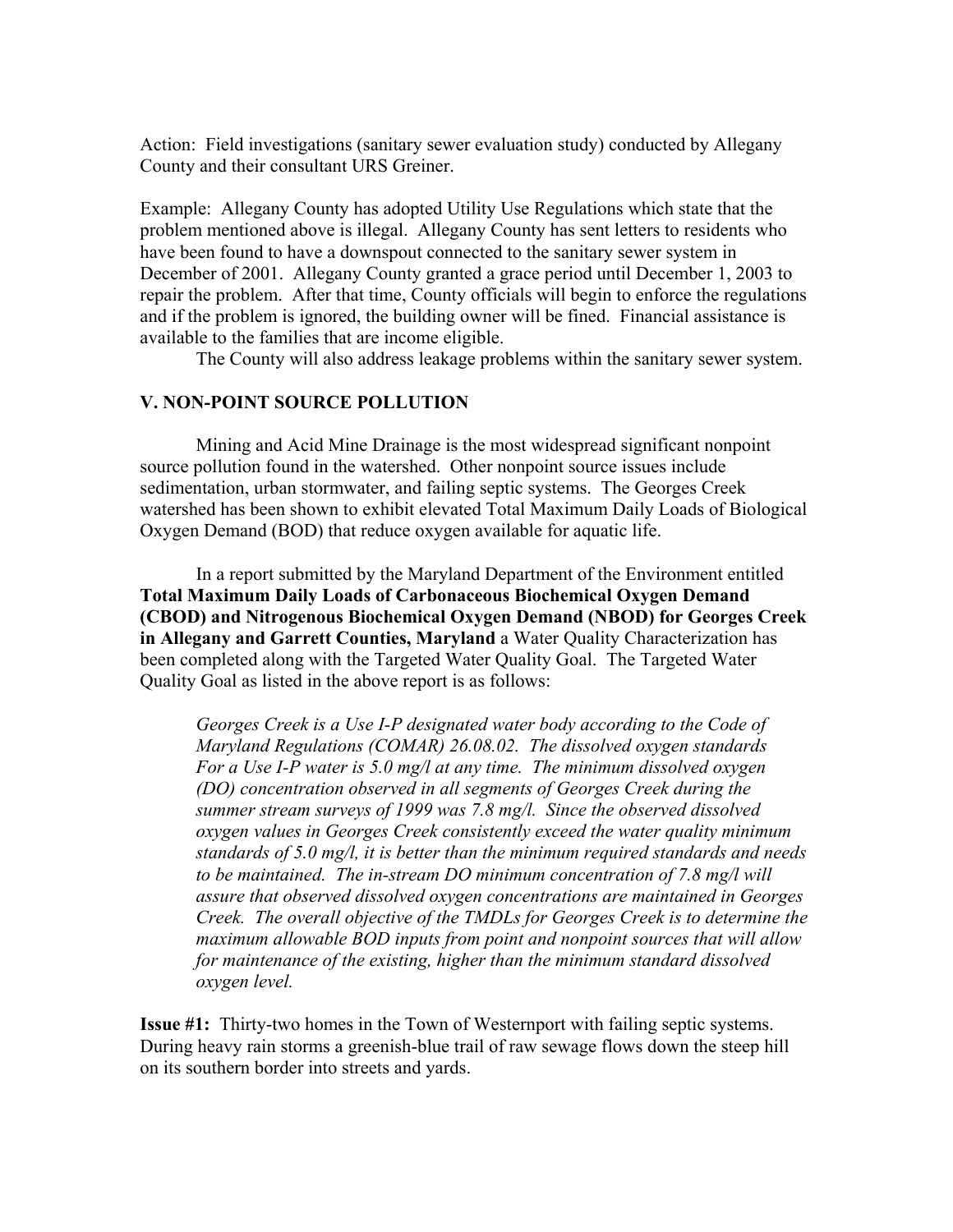Action: Connect the thirty-two homes with failing septic systems to Westernport's public sewer system.

# **HABITAT**

# VI. FISH BARRIERS

 The draft stream corridor assessment identified approximately ninety-nine fish blockages along Georges Creek and its tributaries. In reviewing the data, the greatest number of fish blockages appears to be concentrated in the upper portion of the watershed, which includes Georges Creek I (Upper), Sand Spring Run, Winebrenner Run, Woodland Creek, Staub Run, Neff Run, and Mathews Run. Many of these blockages are caused by infrastructure and debris. Fish population surveys in the Georges Creek Watershed shows that native brook trout and associated cold water fish species are present and thus need to be protected.

**Issue #1:** Ninety-nine fish blockages were found in the Georges Creek Watershed during the SCA.

Action: Evaluate fish blockages caused by infrastructure and debris for potential longterm solutions, in collaboration with Public Works, and Highway Departments to identify opportunities for redesign. Permitting agencies require new and replaced pipes and culverts to be positioned in order to prevent fish barriers.

*Example: Trout Unlimited worked with the Allegany Soil Conservation District and the Natural Resources Conservation Service to ensure that no fish barriers remained in Neff Run.* 

**Issue #2:** When stream structures are installed and/or repaired fish barriers need to be considered during the process.

Action: Coordinate stream restoration work with fish habitat improvement. Discuss projects during the development phase with groups such as the Maryland Department of Natural Reserouces Fisheries Service, Georges Creek Watershed Association, and Trout Unlimited.

*Example: In the early development stage of the Lonaconing Stream Restoration and Greenway Park Project, Trout Unlimited was approached and secured as a project partner.* 

# **VII. CHANNELIZATION, EROSION, DEBRIS**

 The Stream Corridor Assessment identified 106 channelization sites. Neff Run, Koontz Run, Jackson Run, and Georges Creek (Lower) were identified by the survey to be the heaviest impacted by channelization. Most channelized sites are located adjacent to roads and railroad tracks.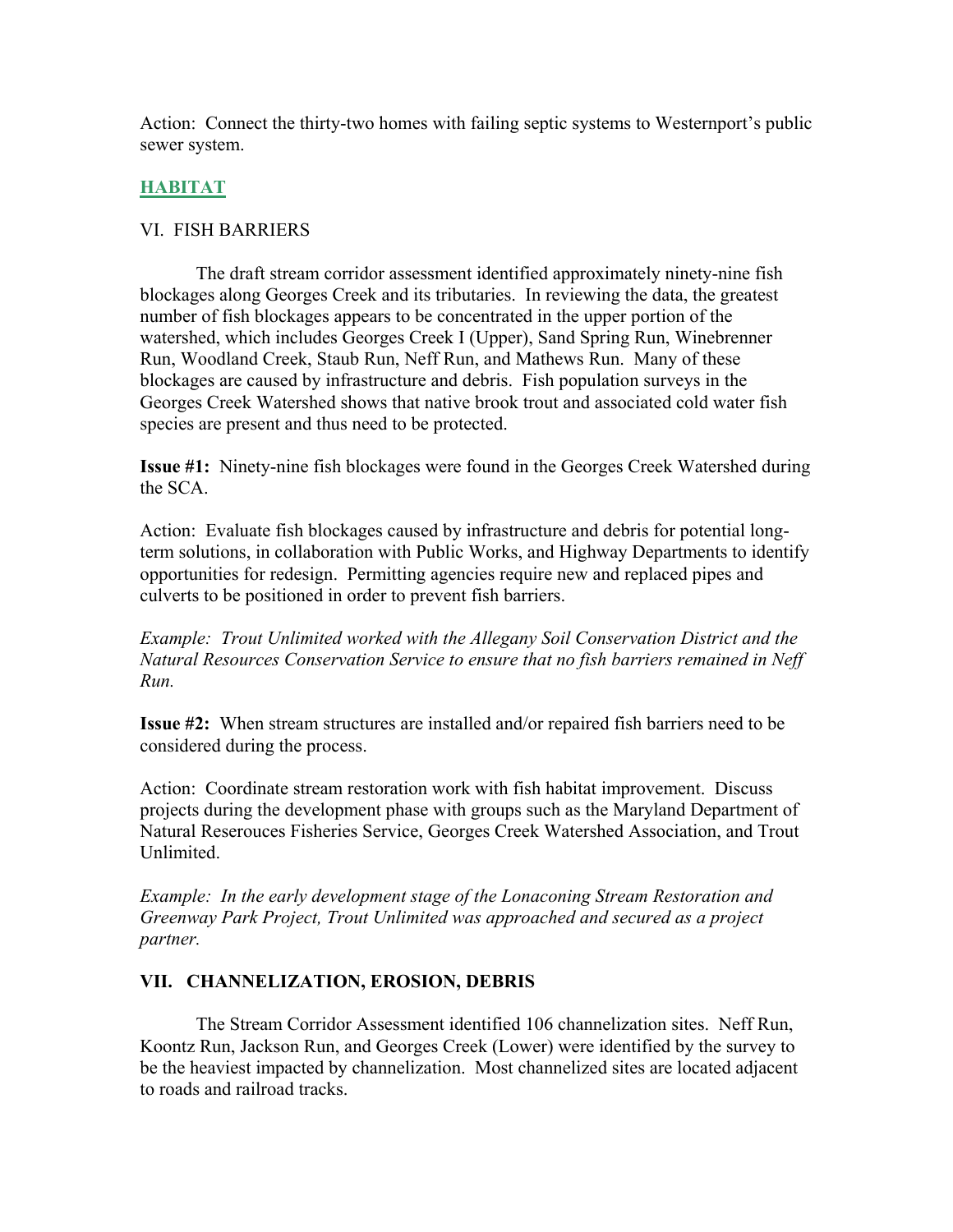A related problem, erosion is typically found downstream of these channelized sections. The SCA identified 147 erosion sites. Neff Run, Winebrenner Run, Potomac Hill Run, and Mill Run displayed the highest number of erosion sites. The George's Creek Watershed has "high" soil erodibility considering the soil types and steep slope. A stony classification of soil covers nearly 86% of the Georges Creek watershed. Approximately three quarters of the Georges Creek watershed has a slope greater than 15%. Both of these conditions coupled together create soil movement problems such as: surface erosion, sedimentation, and streambank erosion.

 In addition to channelization and erosion another related problem is excessive debris. Although debris flows are part of the natural geomorphic process in high gradient valleys, they can be problematic if their frequency and magnitude increase due to alterations to natural hydrologic processes and change in land use. There were thirty-one debris sites identified in the Stream Corridor Assessment. The site represented are the most severe sites found during the survey. This number does not take into account the sites that had been cleared by Allegany County and the Natural Resources Conservation Service following flooding events.

**Issue #1:** Due to the inter-relationship of erosion, deposition, and stream channel alternations to stream stability, it is apparent that all three issues must be considered together before trying to address any one problem at a given site.

Action: Identify various stream reaches throughout the watershed that exhibit a multitude of problems and develop projects that provide solutions to all problems in the identified stream reaches.

*Example: Neff Run Demonstration Project Phase I, complete; Phase II design stage.* 

**Issue #2:** Excessive soil erosion and sedimentation.

Action: Employ soil erosion and sedimentation.

*Example: Stream buffers planted along the Neff Run Demonstration Project site and the Lonaconong Greenway Park Project Site.* 

#### **VIII. EXPOSED PIPES**

 The draft Stream Corridor Assessment Survey identified fifty-four exposed pipes located throughout the watershed. The largest concentrations of exposed pipes are in the Upper and Lower segments of the Georges Creek Watershed. Neff Run, Jackson Run, and Winebrenner Run have the largest numbers of identified exposed pipes.

It is common practice to run utilities parallel to, or under the streambed due to gravitational flow requirements. As can be seen from the sheer number of exposed pipes Georges Creek and its tributaries lack stream stability.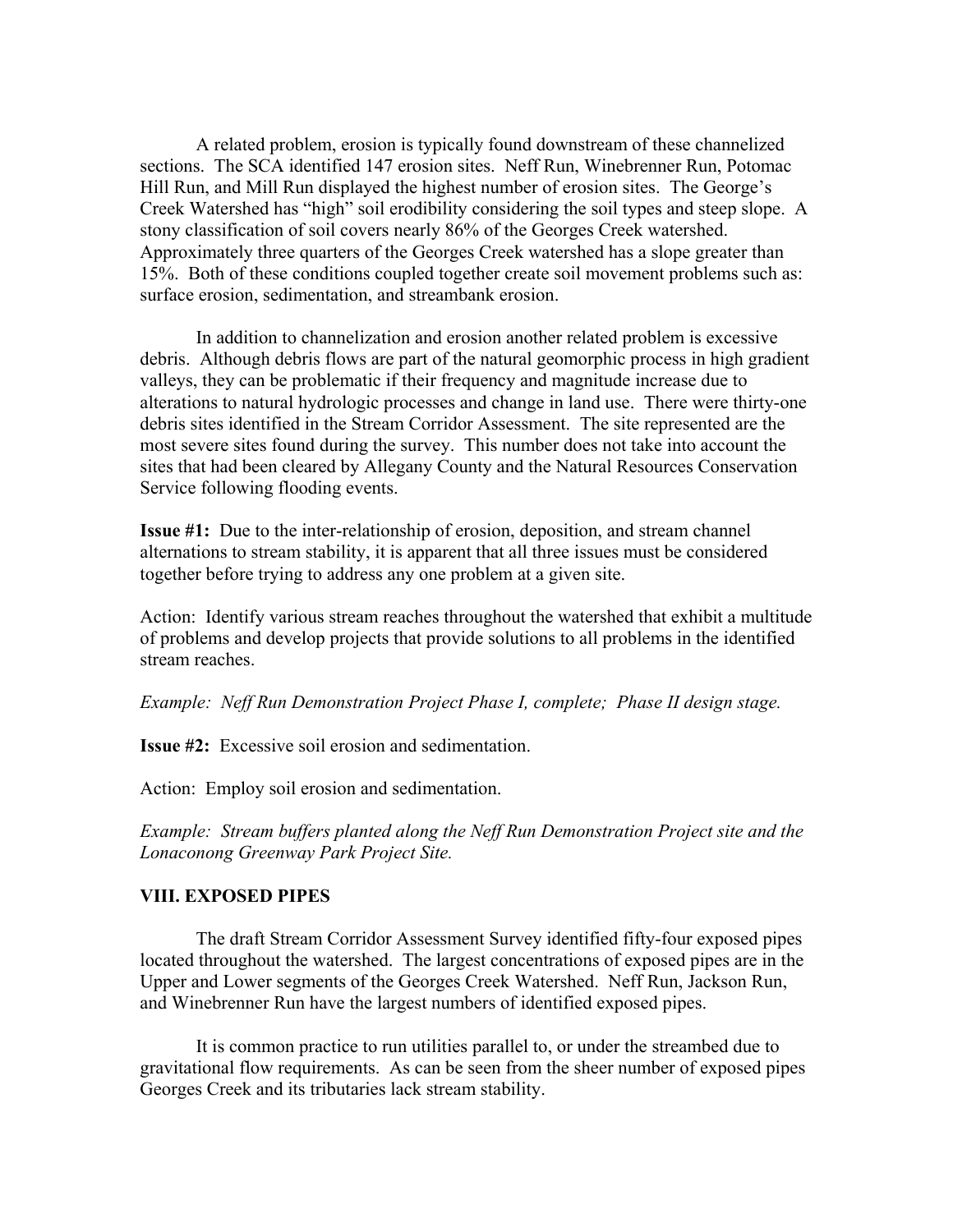**Issue #1:** Fifty-four exposed pipes located throughout the watershed.

Action: Determine which pipes are currently in use and which are not. Those pipes that are not service should be removed to prevent any further undercutting.

*Example: Two exposed pipes in Neff Run were found not to be in use.* 

Action: Determine which exposed pipes need protection and reinforcement.

Example: A sewer line crossing Georges Creek at the Lonaconing Park site was found to be exposed and in need of protection and reinforcement. The sewer line was excased in concrete and rock vane weirs were installed to grade control and protection. (Winter 2002).

# **IX. PIPE OUTFALLS**

Pipe outfalls include any pipes or small manmade channels that discharge into the stream through the stream corridor. Pipe outfalls are considered a potential environmental threat because that carry uncontrolled runoff and pollutants such as: oil, heavy metals and nutrients to a stream system. A total of 217 pipe outfalls were identified in the draft Stream Corridor Assessment Survey making it the most frequently report problem.

Need more info on severity rating and associated water quality problems.

**Issue #1:** Pipe outfalls with undetermined purpose.

Action: Determine which pipes are still in use and it they serve a legitimate purpose.

*Example: Neff Run Project Phase I where several pipes were surveyed to determine their purpose and functionality.* 

# **X. INADEQUATE BUFFER**

The draft Stream Corridor Assessment identified one hundred and twenty-five sites as having inadequate buffers. As a general rule of thumb, vegetative buffers should be fifty feet wide on either side of the stream. Vegetative buffers provide numerous essential habitat functions: shade to keep water temperatures down in warm months, leaf litter "food" for aquatic organisms, roots to stabilize stream banks, vegetative cover for wildlife, etc. In addition to the numerous essential habitat functions, vegetative buffers also provide strong root systems that help maintain stream bank stability and prevent accelerated erosion from occurring.

**Issue #1:** Inadequate vegetative buffer along stream banks.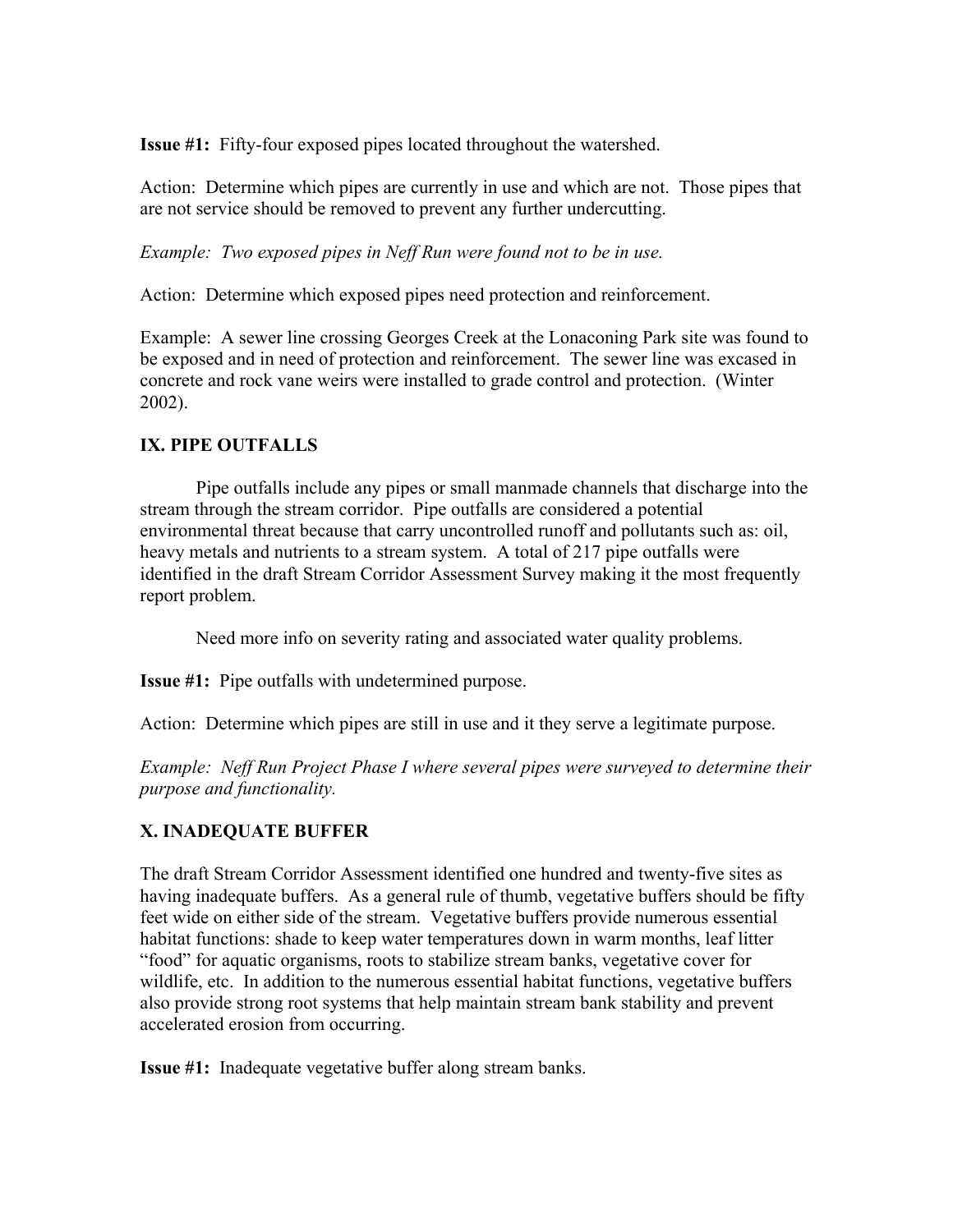Action: Conduct a series of planting activities utilizing volunteers.

*Example: Plantings where completed by various volunteers along Neff Run.* 

#### **XI. TRASH DUMPINGS**

 Twenty-four trash dumping sites were identified in the Stream Corridor Assessment Survey. The majority of the sites were found in the section identified as the middle portion of the watershed. Survey results indicate that Kootz Run, Jackson Run, and Orr Run has the greatest number of trash dumping sites.

**Issue #1:** Trash dumping sites along Georges Creek and its tributaries are in need of clean-up.

Action: Conduct a series of clean-up days utilizing volunteers and area students thereby educating area students as to the importance of streams free of trash.

*Example: The Georges Creek Watershed Association, and area schools partnering n additional WATER Days help to clean-up the watershed.*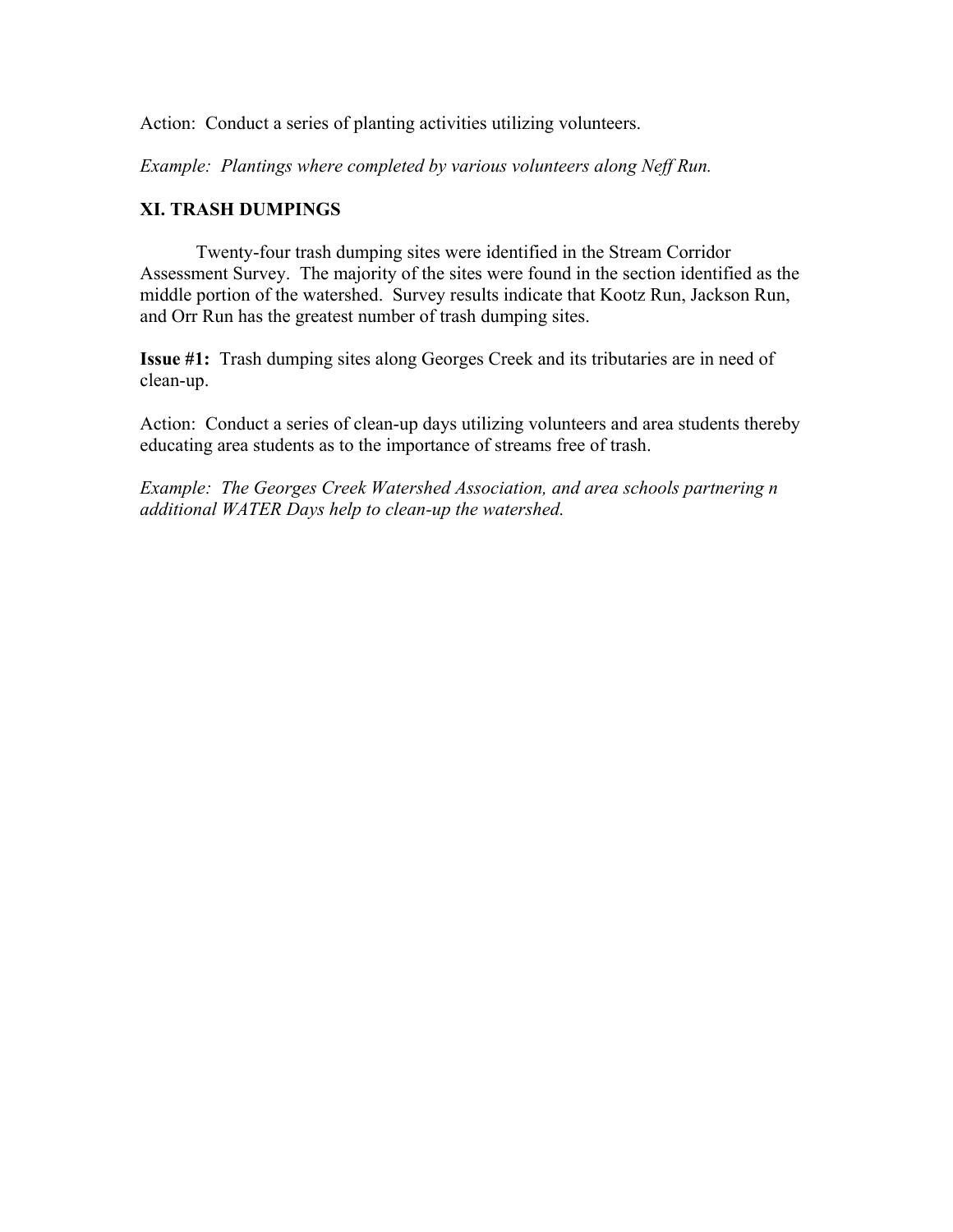#### **What steps do we take to get there?**

# **ACTION PLAN**

#### **Analyze Stream Corridor Assessment Data**

- Divide watershed into three sub-basins, making allowances for watershed wide issues to be addressed.
- Prioritize groups of related problems geographically so that they can be treated comprehensively.
- For each sub-basin pick the top 2 or 3 projects and make rough estimations of restorative costs and potential funding sources. Keeping in mind that many problems can be addressed through existing infrastructure budgets for operations, maintenance, and mitigation.
- After a project is developed for implementation, develop project specific monitoring that will measure the changes that were planned.
- Publicize existing and future demonstration projects in order to generate support and momentum for additional projects.
- Develop long-term schedule of meetings and events to look at monitoring results, review/modify strategy and promote new projects. An annual watershed wide strategy meeting could be used for both evaluating and planning. Other events and sub-basin projects would flow from annual meeting.
- Determine appropriate location(s) for a river gaging station(s) and associated funding sources.
- Continue quarterly meeting schedule of the Georges Creek WRAS Steering Committee and some or all of the sub-committees as needed.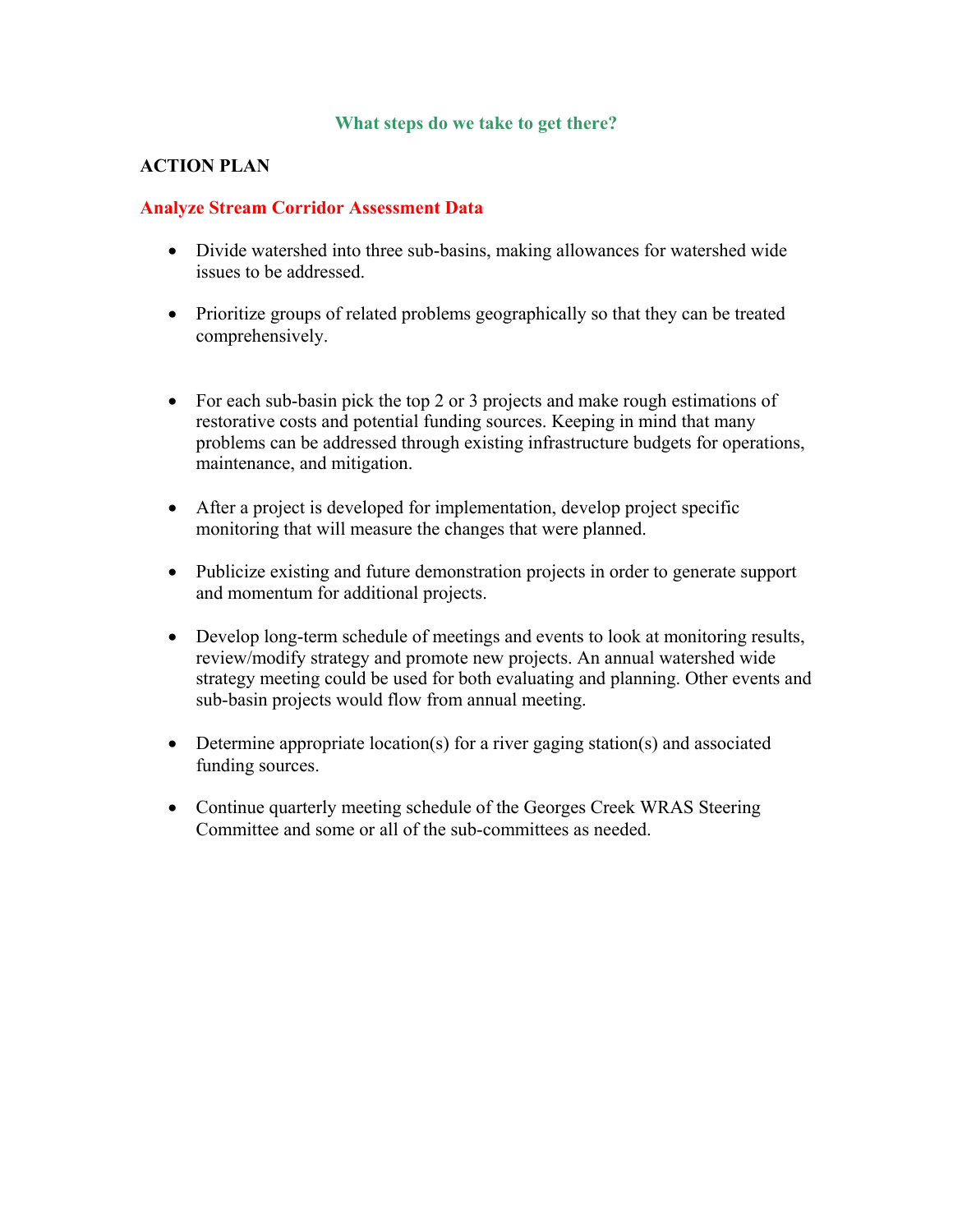#### **RESOURCES**

#### **Demonstration Project Upper**

#### **NEFF RUN WATERSHED RESTORATION PROJECT – PHASE II**

The Neff Run 1999 Stream Corridor Assessment (SCA) completed by the Department of Natural Resources detailed an array of problems that need to be addressed. In addition, the Project Impact Neff Run Workgroup completed a comprehensive strategic plan for Neff Run. By using these two documents projects have been developed with confidence and ease. Phase I of the project concentrated on the lower and middle portions of Neff Run and was ompleted in December 2001.

The Neff Run Watershed Restoration Project - Phase II involves the stabilization of severely eroding stream banks in the upper reaches of Neff Run and it's two major tributaries - Mathews Run and Dans Rock Run, as outlined in the Neff Run Watershed Restoration Plan.

Project objectives include:

- Installation of 15 rock vane weirs to reduce further down-cutting of the stream bed
- Restoration of 800 linear feet of stream bank by planting live stakes, fascines, and installing root wads
- Establishment of 100 linear feet of wooded riparian buffer with native tree species
- Installation of one fish habitat structure in Mathews Run
- Sponsorship of watershed awareness days
- Hosting a watershed tour highlighting the various projects throughout the watershed for government officials from the local, state, and federal levels of government

This project is slated for construction in the fall of 2002. Funds for this project have been allocated to the Allegany Soil Conservation District by the Maryland Department of Natural **Resources** 

#### **Demonstration Project Middle**

#### **OAKHILL LANDSLIDE AND AMD TREATMENT PROJECT**

The Oakhill Project is a cooperative project between the Natural Resources Conservation Service and the Maryland Bureau of Mines. The project utilizes funding from both agencies to remove a gob pile, which is currently sliding into Georges Creek. After the removal of the gob pile a series of "SAPPS" cells (limestone filled beds) will be constructed to treat acid mine discharge.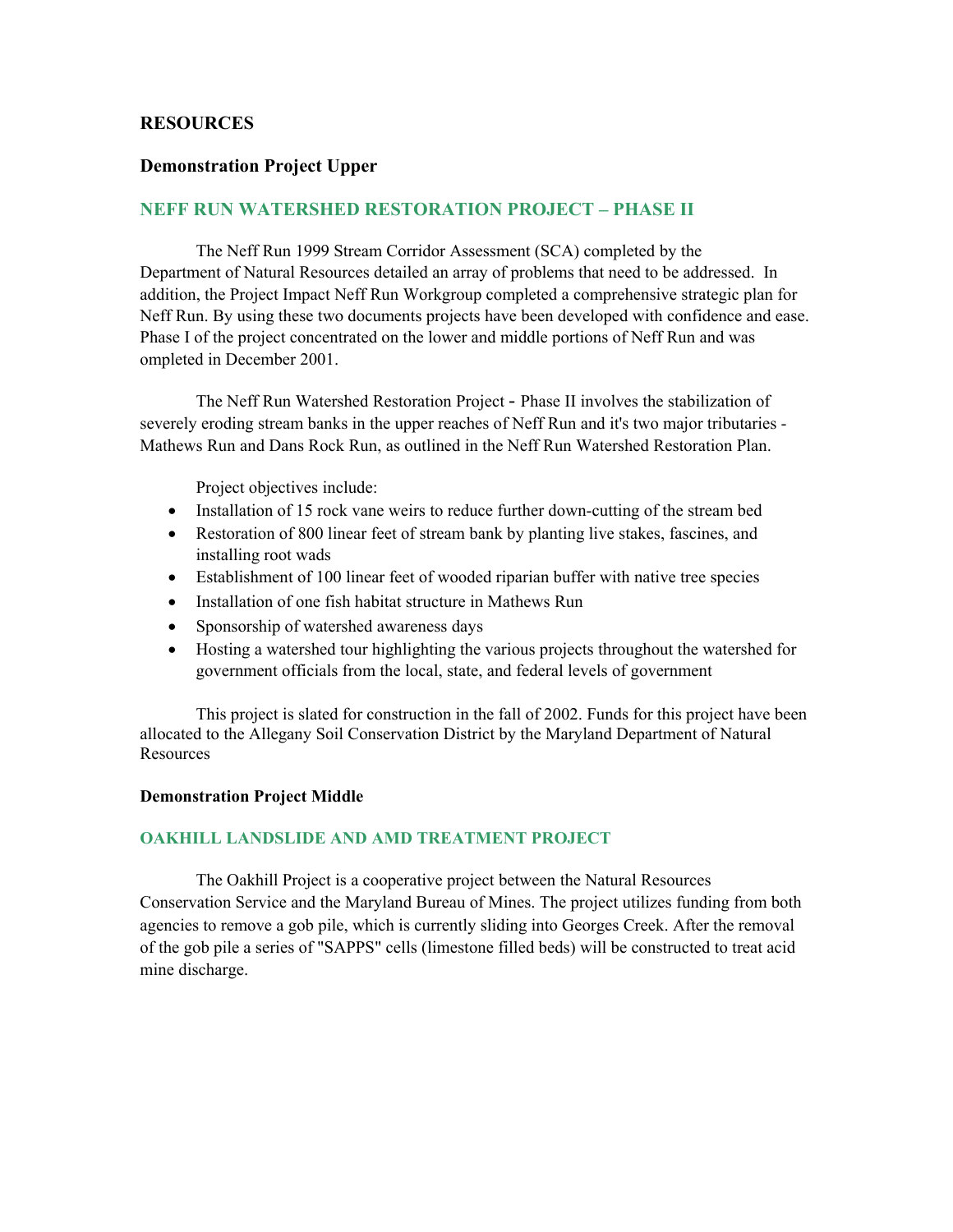Project objectives include:

- Removal of gob pile on Oakhill
- Installation of "SAPPS" cells along tributary
- Possibility of additional alkalinity added to Georges Creek Mainstem

Construction for the project is planned for the Fall of 2002.

# **Demonstration Project Lower**

# **MILL RUN STREAM RESTORATION PROJECT**

The Mill Run Stream Restoration Project is in currently in the planning stages, which includes approximately 6,000 linear feet of stream miles in Allegany County, MD. This project will address both water quality and water quantity issues in addition to habitat restoration.

The Georges Creek Watershed Restoration Action Strategies Steering Committee recommended that this project is a high priority project based upon the unstable nature of the stream and the fact that several acid mine drainage projects have already been developed and funded in the watershed.

Project objectives include:

- Stabilization and restoration of 6,000 linear feet of stream channel using natural geomorphologic techniques, which utilizes rock cross vanes, stream channel cross section identification, realignment, and profile changes
- Reduction of high bedload sediment supply by stopping downcutting through the use of hydraulic grade control structures
- Improvement in riparian planting through indigenous plantings
- Protection of Reynolds Road with the installation of three rock vanes in Georges Creek and one w weir upstream of Mill Run Road

Funding has not been secured for this project. However, the Maryland Bureau of Mines in partnership with the Georges Creek Watershed Association have completed Acid Mine Drainage Abatement Projects on Mill Run for the improvement of water quality.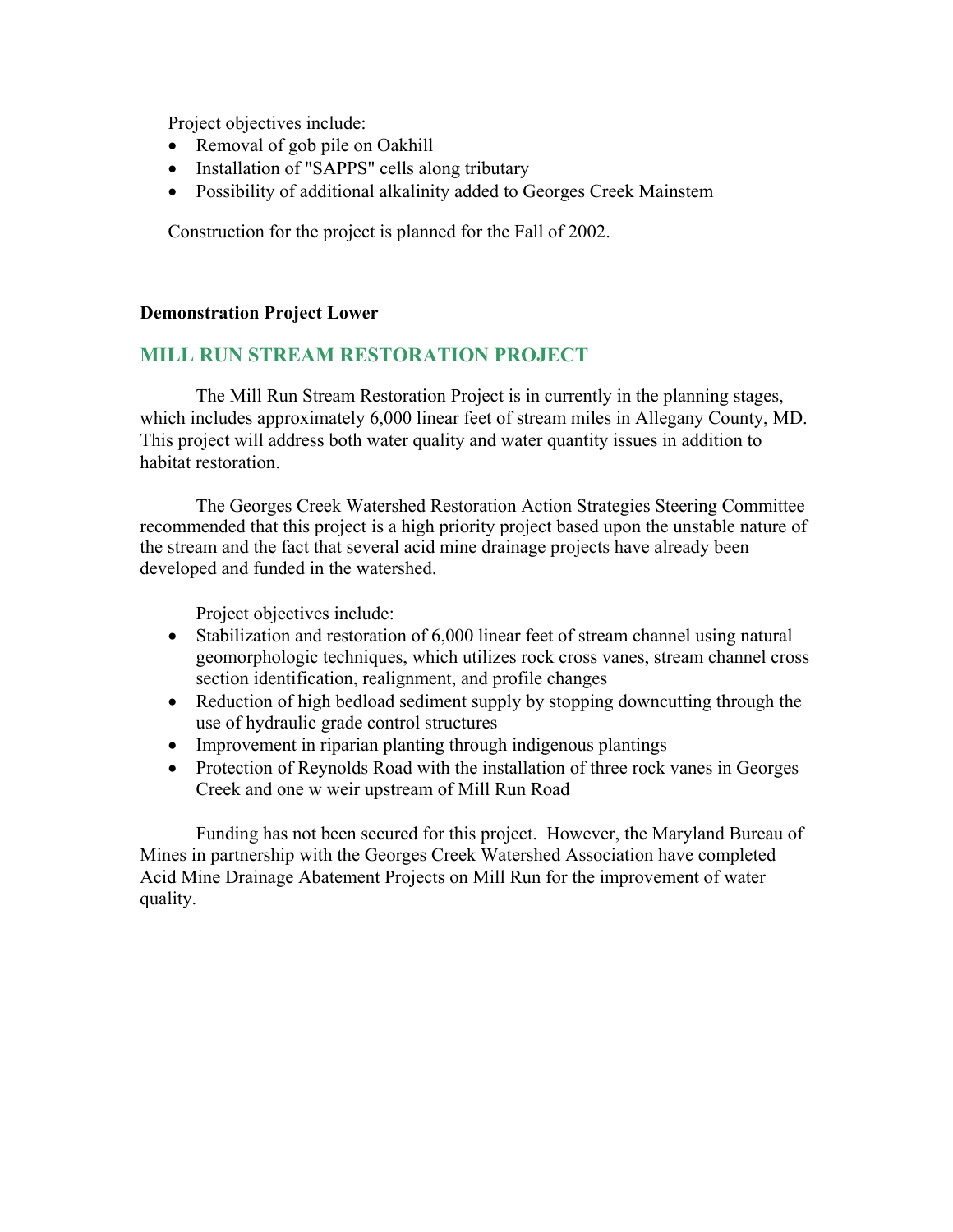# **MONITORING STRATEGY**

## **Monitoring and Evaluation**

Watershed monitoring activities generally serve two purposes. The first is an *assessment* of conditions, which leads to targeted implementation actions, and the second is an *evaluation* of implemented projects. The Stream Corridor Assessment (SCAM), water chemistry Synoptic Surveys, and flooding studies are examples of baseline assessments. These activities have already been initiated in Neff Run and some have already been completed in other areas of Georges Creek. This information in combination with the Georges Creek Characterization (DNR 2001) provides a very good overview of conditions in the watershed. With a few exceptions there is little need to spend more resources on watershed-wide assessments. Locating and quantifying the source of combined sewer overflows is one of the outstanding monitoring need in the watershed.

Evaluation of the effectiveness of specific implementation projects is the second type of monitoring activity. The Appalachian Environmental Laboratory Small Watershed Study and biological evaluation of the Neff Run Stream Restoration Project would fall into the evaluation category.

In order to provide a comprehensive explanation of watershed management activities there are four inter-related elements that should be considered in every aquatic monitoring plan. They include water chemistry, water quantity (base flow  $\&$  storm flow hydrology), biological (fish, macroinvertebrates, vegetation), and physical structure (geomorphology and biological habitat). The level of effort and specific monitoring techniques for each element will vary depending on the individual watershed or sub-basin and the type of project(s) being evaluated. See attachment for monitoring services that DNR can provide.

Proposed Monitoring Components

- Chemical assessments: general water chemistry (DNR, students and volunteers)
- Acidity/acid mine drainage (BOM, students, and volunteers)
- Biological assessment: fish and macro invertebrates (MD\_DNR & BOM) . Physical Assessment: geomorphological and habitat (MD\_DNR, NRCS)
- Hydrological Assessment: including effectiveness of flood mitigation/stream stabilization structures, and impacts of restoration activities on flood flows (MDE & Allegany County)
- Small watershed research: hydrologic and water quality impacts of mining activities (AEL)

Monitoring Strategy: It is recommended that a Monitoring Work Group be established to pursue development of a detailed monitoring strategy. The following principles were developed to provide guidance to the Work Group and a framework for development of the monitoring program.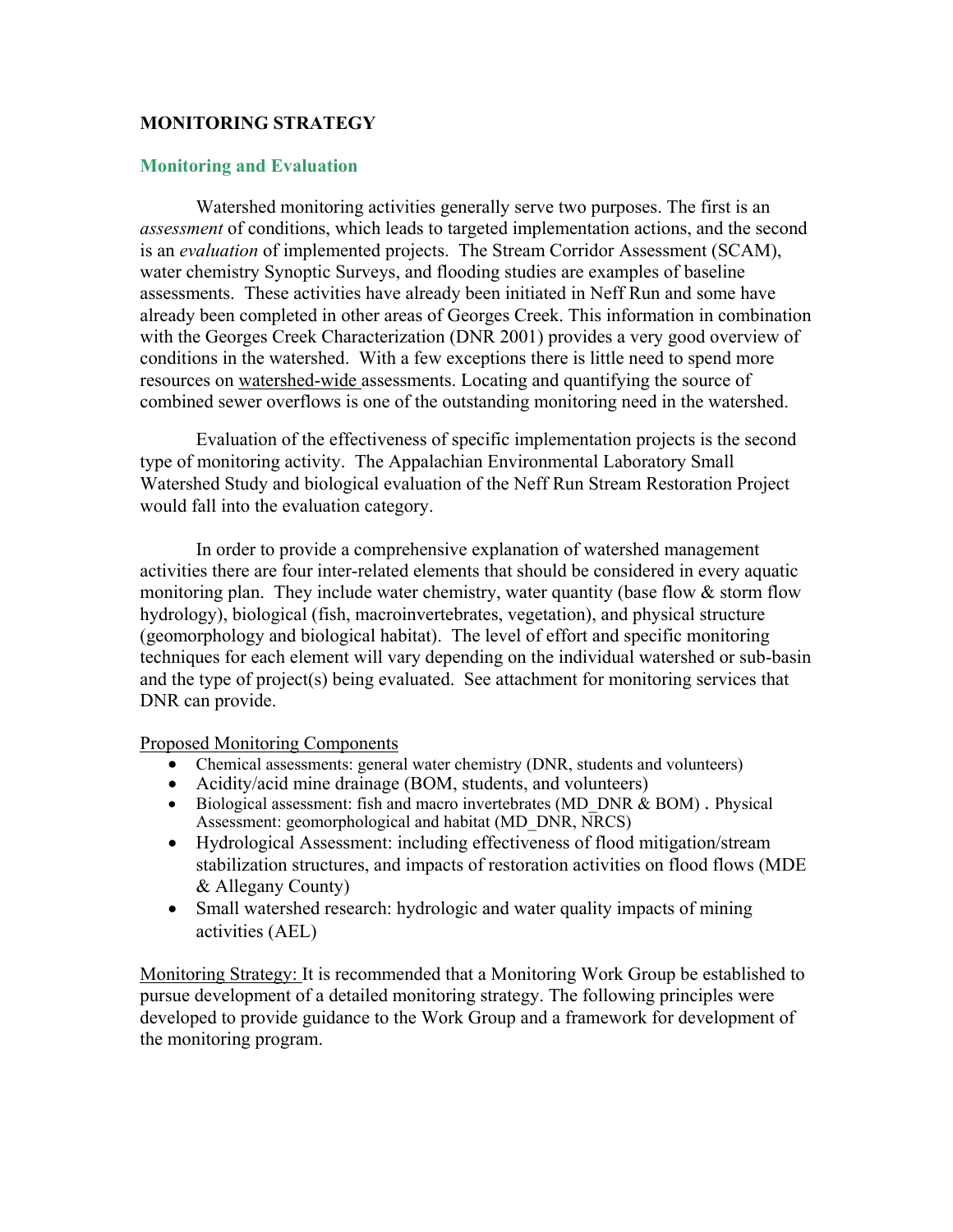- Monitoring is not the same as restoration-the program will need to establish up front what "restore" means, how will it be accomplished, and a means for evaluation, in order to determine if and when restoration actions are successful.
- There needs to be clear identifiable goals in order to determine "restoration" success."
- Goals should not.be limited to only strict quantitative measures (e.g. the Chesapeake Bay goal of 40% nutrient reduction), but should take into account the projects value as a demonstration project, furthering education, outreach, and working with the community.
- The monitoring program should be designed to document improvement in water quality and aquatic resources from restoration activities including the following: 1) reduction in acid mine drainage and combined sewer overflow impacts; and 2) increase in fish population and aquatic health.
- The monitoring program should be designed to document improvement in stream stability from restoration activities including reduction in bank erosion, downcutting, and sediment loading.
- The monitoring program should document the effectiveness of various in-stream and riparian morphological restoration measures at different flow levels.
- The monitoring program should provide data to better understand the impacts of land use alterations from mining activities including water quality, hydrology and watershed/ecosystem health.
- Monitoring projects can be expensive  $\&$  labor intensive. Quality assurance  $\&$ quality control (QA/QC) protocols must be adhered to. Good record keeping requires a dedicated source of labor for data management and an accessible repository for copies of all the studies.
- Monitoring activities should be tied directly to an evaluation of specific management actions. In order to be useful over the long run, data collection and analysis methods must be well documented and comparable between projects.
- Reference stations in relatively undisturbed sub-basins, or paired watersheds of similar size should be used in. the evaluation studies. This will provide some stability to factor out the natural variability of climatic conditions that change from year to year.

# Fish Population Survey:

# *Information in this section provided by Alan Klotz of Am DNR Fisheries Service (April, 2002).*

A comprehensive fish population survey for the Georges Creek watershed will be conducted in 2008-2009. The MD DNR Fisheries Service will survey the same stations that were established in the 1999 survey (Johnson *2000).* We will be conducting fish population estimates, fish species in relative abundance, and compiling a complete list of fish species present in the watershed. Also, we will be re-evaluation in-stream habitat and riparian conditions within the sampling stations.

The MD DNR Fisheries Service will also be conducting individual stream studies in response to current AMD and stream restoration projects in the watershed as follows: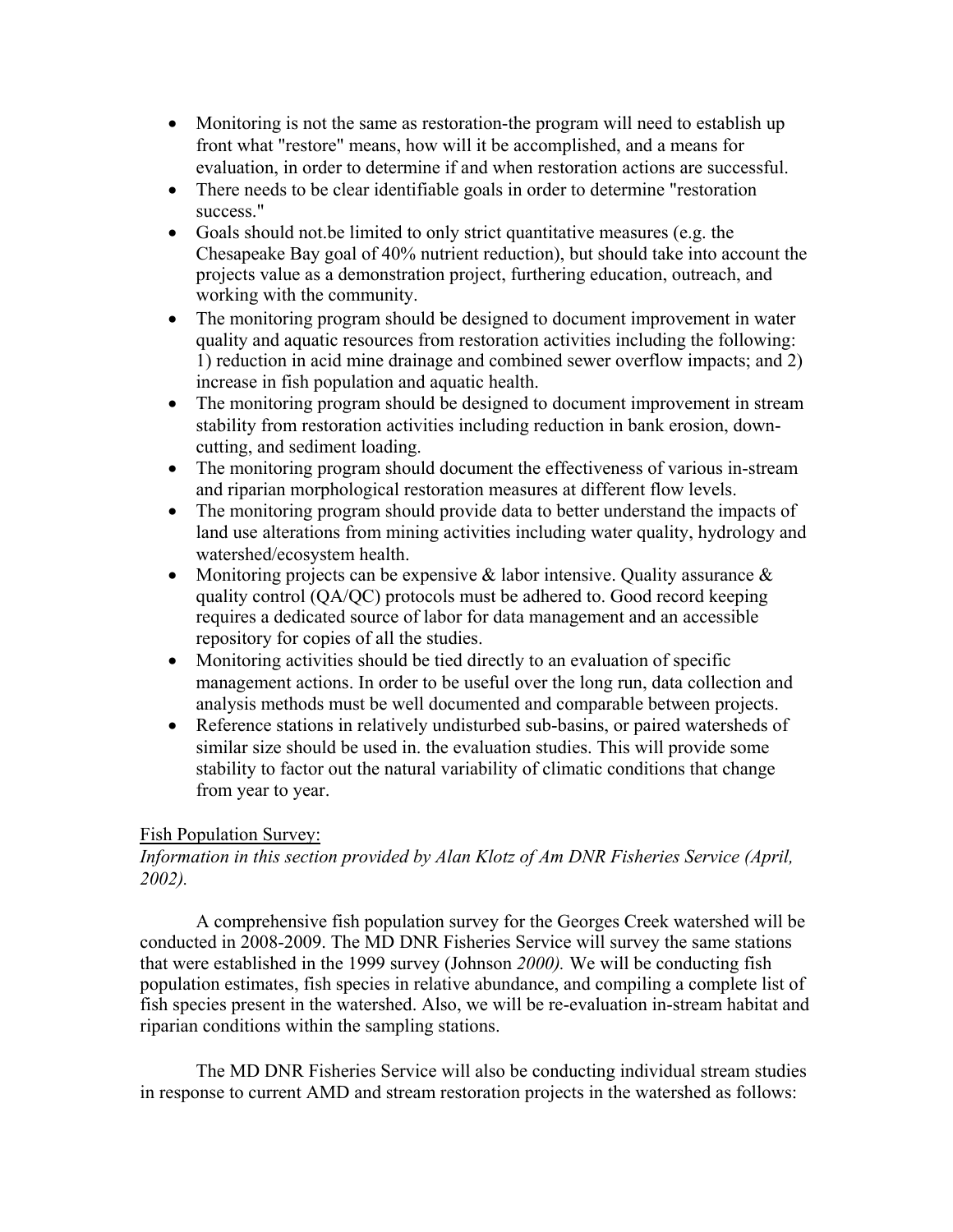- Neff Run baseline biological stream study will be conducted in 2002 in response to the recently completed stream habitat restoration and prior to the AMD abatement projects scheduled for this sub-basin of Georges Creek. We will be surveying for fish and aquatic macro-invertebrates in three stations within Neff Run and two stations within the Mathews Run tributary. A detailed description of the study plan is contained in Klotz (2002).
- Mill Run is scheduled to be re-surveyed for fish and aquatic macro invertebrates in 2004 in response to the operation of the carbon dioxide/limestone diversion well AMD treatment system that became operational in 2002. A baseline biological was conducted to document current conditions (Belasco 2001), and we will conduct the study at the same sample stations.
- Georges Creek mainstem in the vicinity of the McDonald Mine AMD source will be re-surveyed one year after the proposed limestone doser at this site is in operation. A baseline biological study has been conducted (Belasco 2001), and we will conduct the biological study has already been conducted (Belasco 2001), and we will conduct the biological study at the same sampling stations, probably in 2004.
- MD DNR Fisheries Service will consider conducting other individual baseline stream studies as stream restoration and AMD abatement projects are proposed.

# **INDICATORS FOR TRAGETED GOALS**

## **Fish Population Survey**

From a fisheries management standpoint, population increases in native brook trout and associated coldwater fish species as well as increases in the abundance of certain species of mayflies, stoneflies, and caddisflies would be a measurable goal of watershed restoration. These fish and aquatic macro-invertebrate species are highly sensitive to thermal pollution, organic pollution, AMD, sedimentation, and poor stream habitat. As AMD, de-watering, organic pollution, fish barriers, channelization, and inadequate buffer zones are addressed and corrected in the watershed, the biological populations in the watershed should improve and provide a measure of success.

# **SCHEDULE FOR EVALUATION**

A comprehensive fish population survey in the Georges Creek watershed will be completed by 2009. Individual stream studies for fish and aquatic macro-invertebrates will be conducted on an annual basis as water quality and stream habitat improvements are made.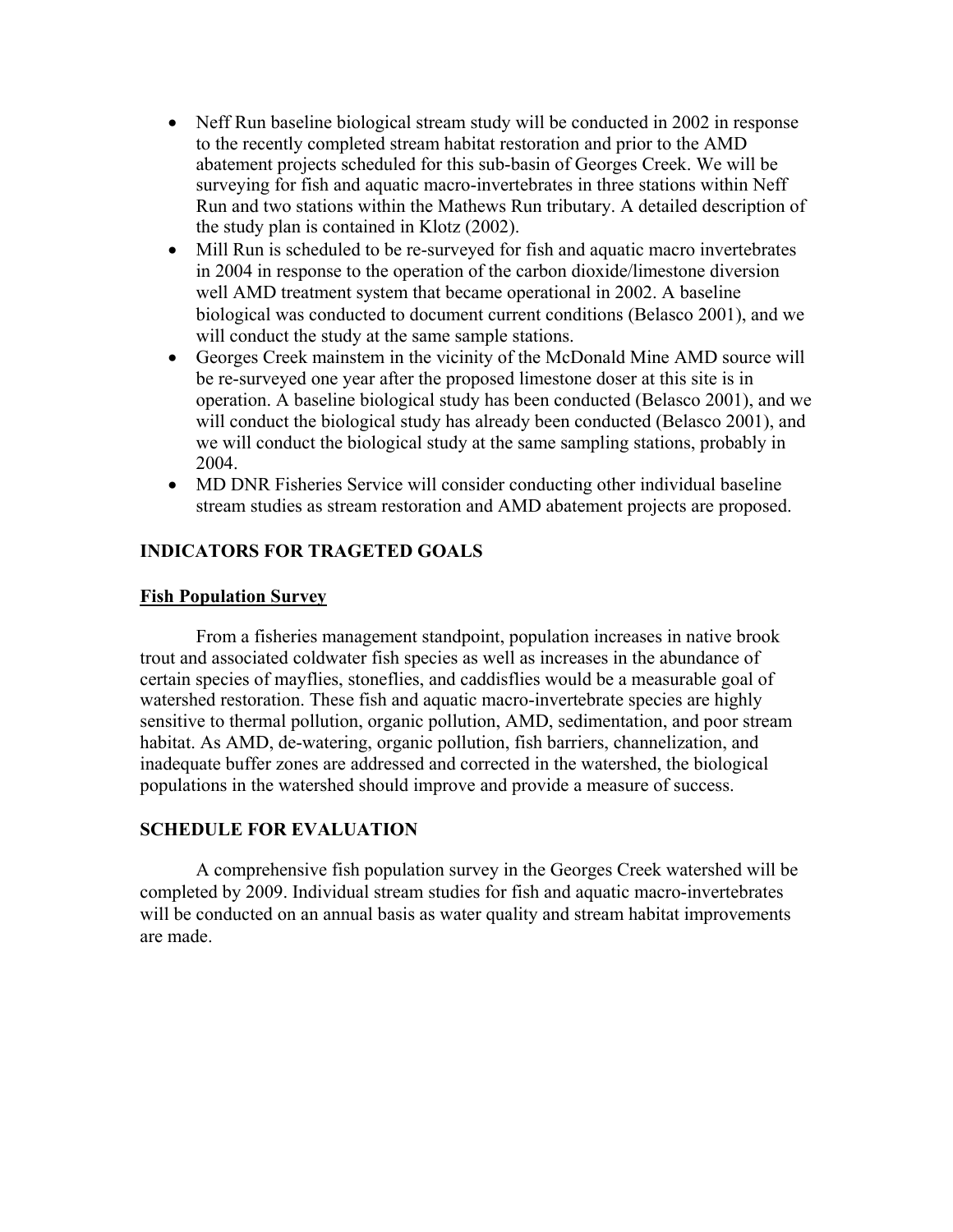#### References

Allegany County Planning Division, 2002, Allegany County Comprehensive Plan.

Allegany County Planning Division, 2002, Allegany County Capital Improvement Plan.

Allegany County Planning Division, 1999, Allegany County Flood Mitigation Plan.

Allegany County Planning Division, 2002, Allegany County Program Open Space Plan.

Allegany County Planning Division, 2002, Allegany Co. Transportation Improvement Plan.

Allegany County Planning Division, 2002, Allegany County Water & Sewer Plan 2002 Update.

Arnold, F .D., 1986, Analysis of Water Quality Data Associated With Strip Mine Operations in Western Maryland, M.S. Thesis, Prepared for: University of Maryland.

Braun, E. Lucy, 1964, Deciduous Forests of Eastern North America, Hafner Publishing Co., New York and London.

Carpenter, D.H., 1983, Characteristics of Stream Flow in Maryland, Prepared for: Maryland Geologic Survey, Report of Investigations.

Green Associates, Inc., 1974, Mine and Drainage Abatement Investigations, Prepared for: Maryland Department of Natural Resources.

Harvey, K. A., 1969, The Best Dressed Miners, Life and Labor in the Maryland Coal Region, 1835-1910, Cornel University Press, Ithaca, New York. .

Johnson, J., 2000, Georges Creek Restoration Project-Baseline Fish Population and Stream Habitat Study, Prepared for: Maryland Department of Natural Resources.

Klotz, A. W., Pavol, P. W., Rivers, S., 1998, Baseline Biological Study, Mill Run, Garrett and Allegany Counties, Maryland, Prepared for: Maryland Dept. of Natural Resources.

Klotz, A. W., 2000, Biological Stream Study-Mill Run, Garrett and Allegany Counties, Maryland, Prepared for: Maryland Department of Natural Resources.

Lemanski, U. M., 2000, Neff Run Watershed Restoration Plan, Allegany County Maryland, Prepared for: PROJECT IMPACT Neff Run Workgroup.

Meiser, E.W., 2001, Ezra Michaels Mine No.3, Garrett County, Maryland, Acid Mine Drainage Abatement/Mitigation Evaluation, Prepared for: Maryland Bureau of Mines.